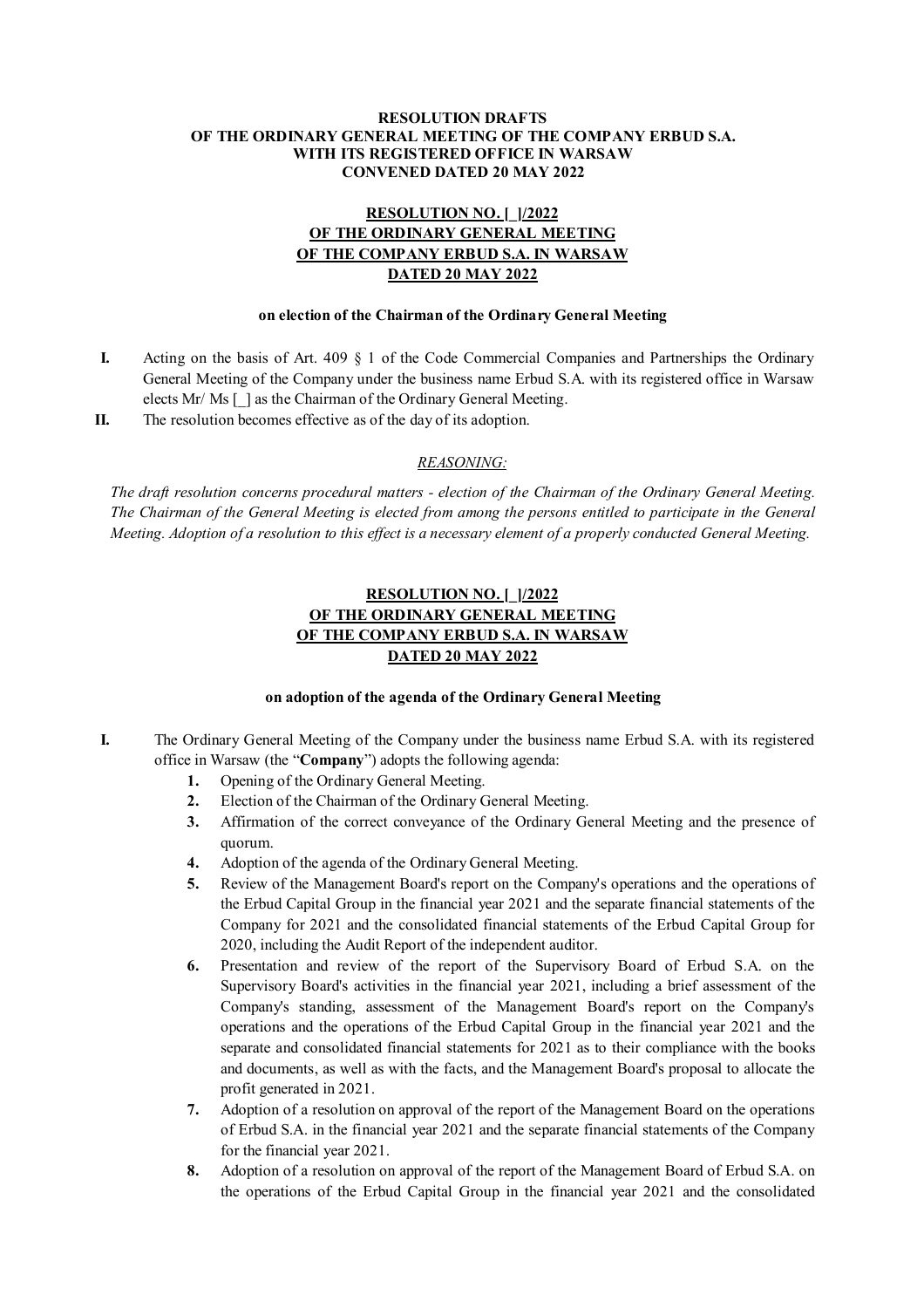financial statements for the financial year 2021.

- **9.** Adoption of a resolution on approval of the report on the activities of the Company's Supervisory Board in the financial year 2021.
- **10.** Adoption of a resolution on the distribution of the profit generated in the financial year 2021 and setting up a reserve capital to acquire the Company's own shares with the aim of their redemption.
- **11.** Adoption of resolutions on granting a vote of approval to members of the Management Board and the Supervisory Board for the performance of their duties in the financial year 2021.
- **12.** Review and adoption of a resolution on stating an opinion on the report of the Supervisory Board on the remuneration of the members of the Management Board and the Supervisory Board of ERBUD S.A. for 2021.
- **13.** Adoption of a resolution on redemption of own shares purchased by the Company.
- **14.** Adoption of a resolution on decrease of the share capital and on changing the Company's Statutes.
- **15.** Adoption of a resolution on adopting of the uniform text of the Company's Statutes.
- **16.** Adopting a resolution on authorizing the Company's Management Board to acquire the Company's own shares with the aim of their redemption and appointing a proxy authorized to represent the Company in transactions of acquisition of the Company's own shares from shareholders being the members of the Company's Management Board at the same time.
- **17.** Closing of the Ordinary General Meeting.
- **II.** The resolution becomes effective as of the day of its adoption.

## *REASONING:*

*The draft resolution concerns procedural matters - adoption of the agenda of the Ordinary General Meeting. The General Meeting debates according to the adopted agenda. Pursuant to Art. 404 § 1 of the Code of Commercial Companies and Partnerships, no resolution may be passed on matters not included on the agenda unless the entire share capital is represented at the General Meeting and none of the present objects to the passing of the resolution. Having ascertained that the General Meeting has been duly convened and has the capacity to adopt resolutions, the Chairman presents the agenda to the meeting. In view of the above, the adoption of the proposed resolution is also necessary for the proper conduct of the General Meeting.* 

# **RESOLUTION NO. [\_]/2022 OF THE ORDINARY GENERAL MEETING OF THE COMPANY ERBUD S.A. IN WARSAW DATED 20 MAY 2022**

### **on approval of the report of the Management Board on the operations of Erbud S.A. in the financial year 2021 and the financial statements of the Company for the financial year 2021**

- **I.** Acting on the basis of Art. 393 point 1) in connection with Art. 395 § 2 item 1) of the Code of Commercial Companies and Partnerships, and § 15 section 1 item 1) of the Statutes of Erbud S.A. with its registered office in Warsaw (the "**Company**"), and Art. 53 section 1 of the Accounting Act the Ordinary General Meeting of the Company hereby approves:
	- 1. the report of the Management Board on the operations of ERBUD S.A. in the financial year ended on 31 December 2021;
	- 2. separate financial statements of the Company for the year ended on 31 December 2021, including:
		- a. introduction to the financial statements,
		- b. the balance sheet as of 31 December 2021, with total assets and liabilities of PLN 897,132,132.15 (eight hundred ninety seven million one hundred thirty two thousand one hundred thirty two 15/100 Zloty),
		- c. the profit and loss statement for the period from 1 January to 31 December 2021, showing a net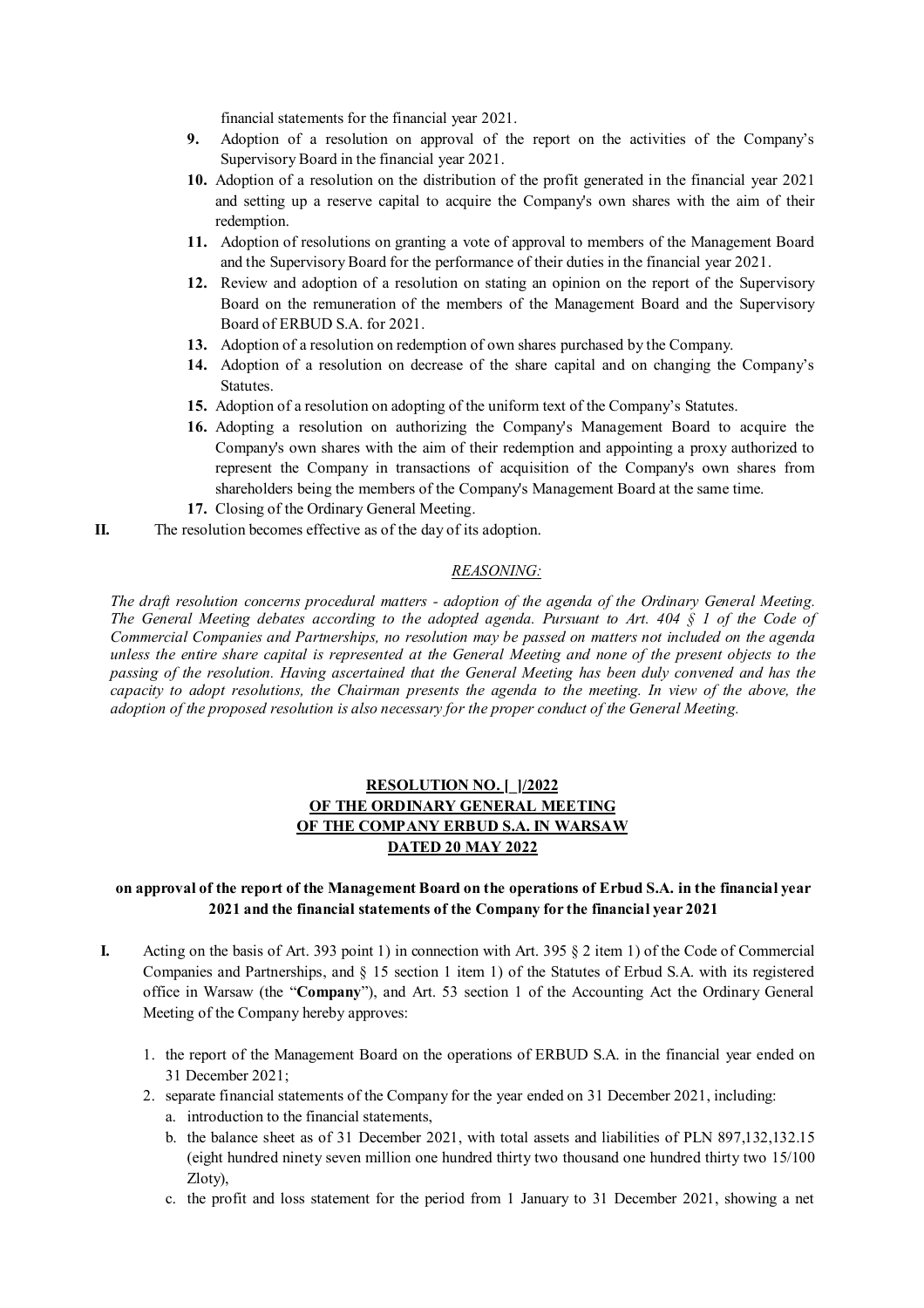profit of PLN 177,736,302.25 (one hundred seventy seven million seven hundred thirty six thousand three hundred two 25/100 Zloty),

- d. the cash flow statement showing an increase in cash during the financial year ended on 31 December 2021 by PLN 96,172,030.30 (ninety six million one hundred seventy two thousand thirty 30/100 Zloty),
- e. the statement of changes in equity showing an increase in equity during the financial year ended on 31 December 2021 by PLN 107,736,352.25 (one hundred seven million seven hundred thirty six thousand three hundred fifty two 25/100 Zloty),
- f. notes on adopted accounting policies and other explanatory notes.
- **II.** The resolution becomes effective as of the day of its adoption.

#### *REASONING:*

*The draft resolution concerns approval of the Management Board's report on Company's operations in the financial year 2021 and the financial statements of the Company for the financial year 2021. Pursuant to Art. 393 item 1) in connection with Art. 395 § 2 item 1) of the Code of Commercial Companies and Partnerships as well as Art. 53 section 1 of the Accounting Act, approval of the aforementioned reports and statements summarising the Company's operations and financial situation in the financial year 2021 is the competency of the Ordinary General Meeting and fulfils obligations resulting from provisions of law. Passing of the resolution is preceded by presentation of the above reports and statements and a discussion on activities undertaken by the Company and its financial situation in the financial year 2021.* 

# **RESOLUTION NO. [\_]/2022 OF THE ORDINARY GENERAL MEETING OF THE COMPANY ERBUD S.A. IN WARSAW DATED 20 MAY 2022**

## **on approval of the report of the Management Board of ERBUD S.A. on the operations of the ERBUD Capital Group in the financial year 2021 and the consolidated financial statements for the financial year 2021**

- **I.** Acting on the basis of Art. 393 item 1) in connection with Art. 395  $\S$  2 item 1) and Art. 395  $\S$  5 of the Code of Commercial Companies and Partnerships, and § 15 section 1 item 1) of the Statutes of Erbud S.A. with its registered office in Warsaw (the "**Company**"), and Article 63c section 4 of the Accounting Act the Ordinary General Meeting of the Company hereby approves:
	- 1. the report of the Management Board of the Company on the operations of the Erbud Capital Group in the financial year ended on 31 December 2021;
	- 2. consolidated financial statements of the Company for the year ended on 31 December 2021, including: a. introduction to the consolidated financial statements,
		- b. consolidated balance sheet of the ERBUD Capital Group as of 31 December 2021, with total assets and liabilities of PLN 1,833,189,213.21 (one billion eight hundred thirty three million one hundred eighty nine thousand two hundred thirteen 21/100 Zloty),
		- c. the consolidated profit and loss statement of the ERBUD Capital Group for the period from 1 January to 31 December 2021, showing a net profit of PLN 21,338,889.07 (twenty one million three hundred thirty eight thousand eight hundred eighty nine 07/100 Zloty),
		- d. the ERBUD Capital Group's consolidated cash flow statement showing an increase in cash during the financial year ended on 31 December 2021 by PLN 70,621,815.28 (seventy million six hundred twenty one thousand eight hundred fifteen 28/00 Zloty),
		- e. the statement of changes in consolidated equity showing an increase in equity during the financial year ended on 31 December 2021 by PLN 374,237,879.14 (three hundred seventy four million two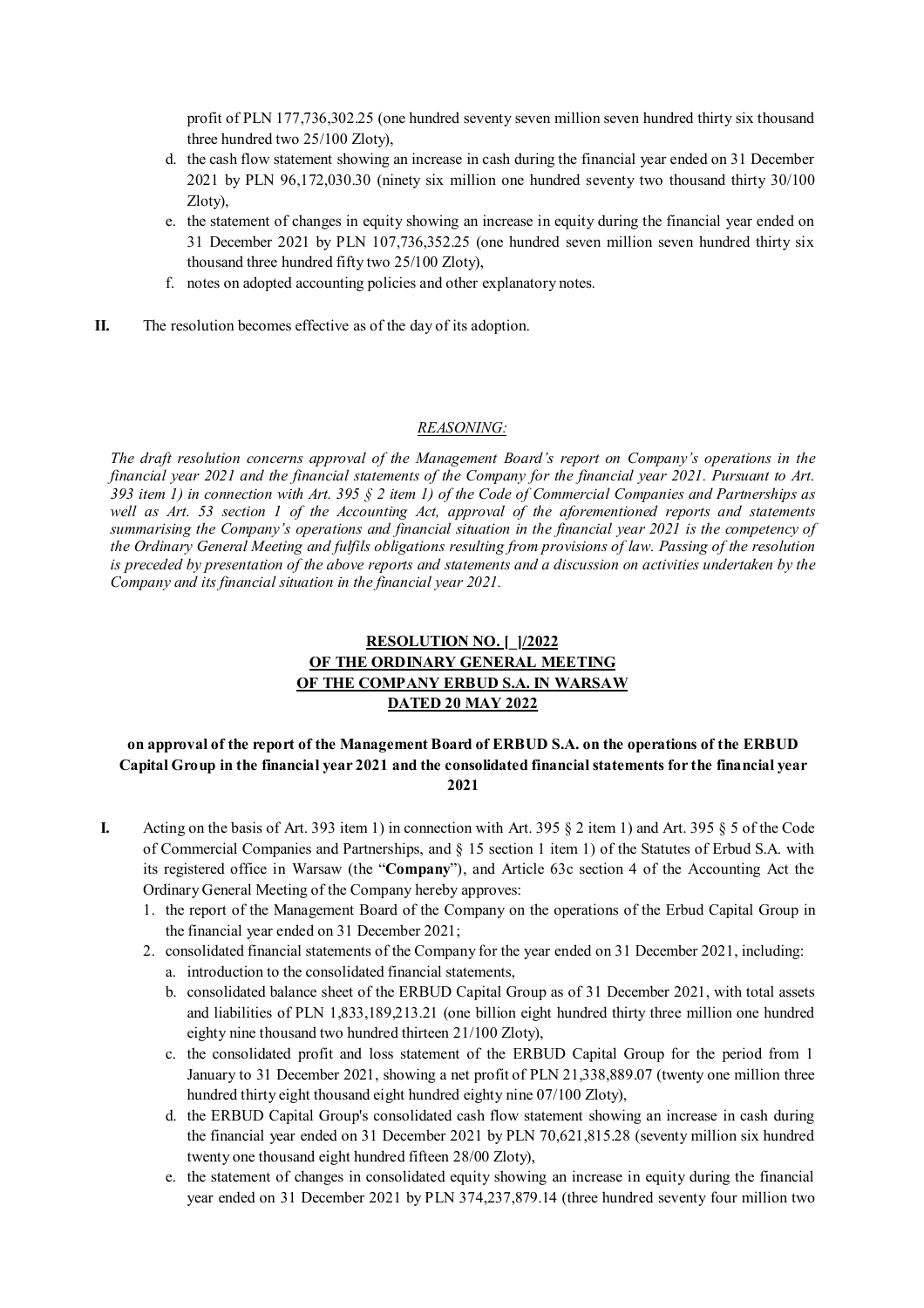hundred thirty seven thousand eight hundred seventy nine 14/00 Zloty),

f. notes on adopted accounting policies and other explanatory notes.

**II.** The resolution becomes effective as of the day of its adoption.

#### *REASONING:*

*The draft resolution concerns approval of the Management Board's report on operations of ERBUD Capital Group in the financial year 2021 and the consolidated financial statements for the financial year 2021. Pursuant to Art. 393 item 1) in connection with Art. 395 § 2 item 1) and Art. 395 § 5 of the Code of Commercial Companies and Partnerships as well as Art. 63c section 4 of the Accounting Act, approval of the aforementioned reports and statements summarising operations and financial situation of ERBUD Capital Group in the financial year 2021 is the competency of the Ordinary General Meeting of the Company and fulfils obligations resulting from provisions of law. Passing of the resolution is preceded by presentation of the above reports and statements and a discussion on activities undertaken by the ERBUD Capital Group and its financial situation in the financial year 2021.* 

# **RESOLUTION NO. [\_]/2022 OF THE ORDINARY GENERAL MEETING OF THE COMPANY ERBUD S.A. IN WARSAW DATED 20 MAY 2022**

#### **on approval of the report on the activities of the Company's Supervisory Board in the financial year 2021**

- **I.** Acting on the basis of principle No. 2.11. of set of corporate governance principles "Code of Best Practice for WSE Listed Companies 2021", the Ordinary General Meeting of the company ERBUD S.A. with its registered office in Warsaw (the "Company") approves hereby the report on the activities of the Company's Supervisory Board in the financial year 2021.
- **II.** The resolution becomes effective as of the day of its adoption.

#### *REASONING:*

*The draft resolution concerns approval of the report on the activities of the Company's Supervisory Board in the financial year 2021. The requirement to present the report to the General Meeting and to have it approved by the General Meeting results from principle No. 2.11. of set of corporate governance principles "Code of Best Practice for WSE Listed Companies 2021", applied by the Company. Next to elements required by commonly applicable provisions of law the approved report also includes elements indicated in principles from 2.11.1 to 2.11.6. of the "Code of Best Practice for WSE Listed Companies 2021".* 

# **RESOLUTION NO. [\_]/2022 OF THE ORDINARY GENERAL MEETING OF THE COMPANY ERBUD S.A. IN WARSAW DATED 20 MAY 2022**

## **on the distribution of the profit generated in the financial year 2021 and setting up a reserve capital to acquire the Company's own shares with the aim of their redemption.**

**I.** Acting on behalf of Art. 395 § 2 item 2) of the Code of Commercial Companies and Partnerships, as well as §15 section 1 item 2) and § 18, section 1, items 1) and 3) of the Statutes of Erbud S.A. with its registered office in Warsaw (the "Company"), the Ordinary General Meeting of the Company hereby resolves to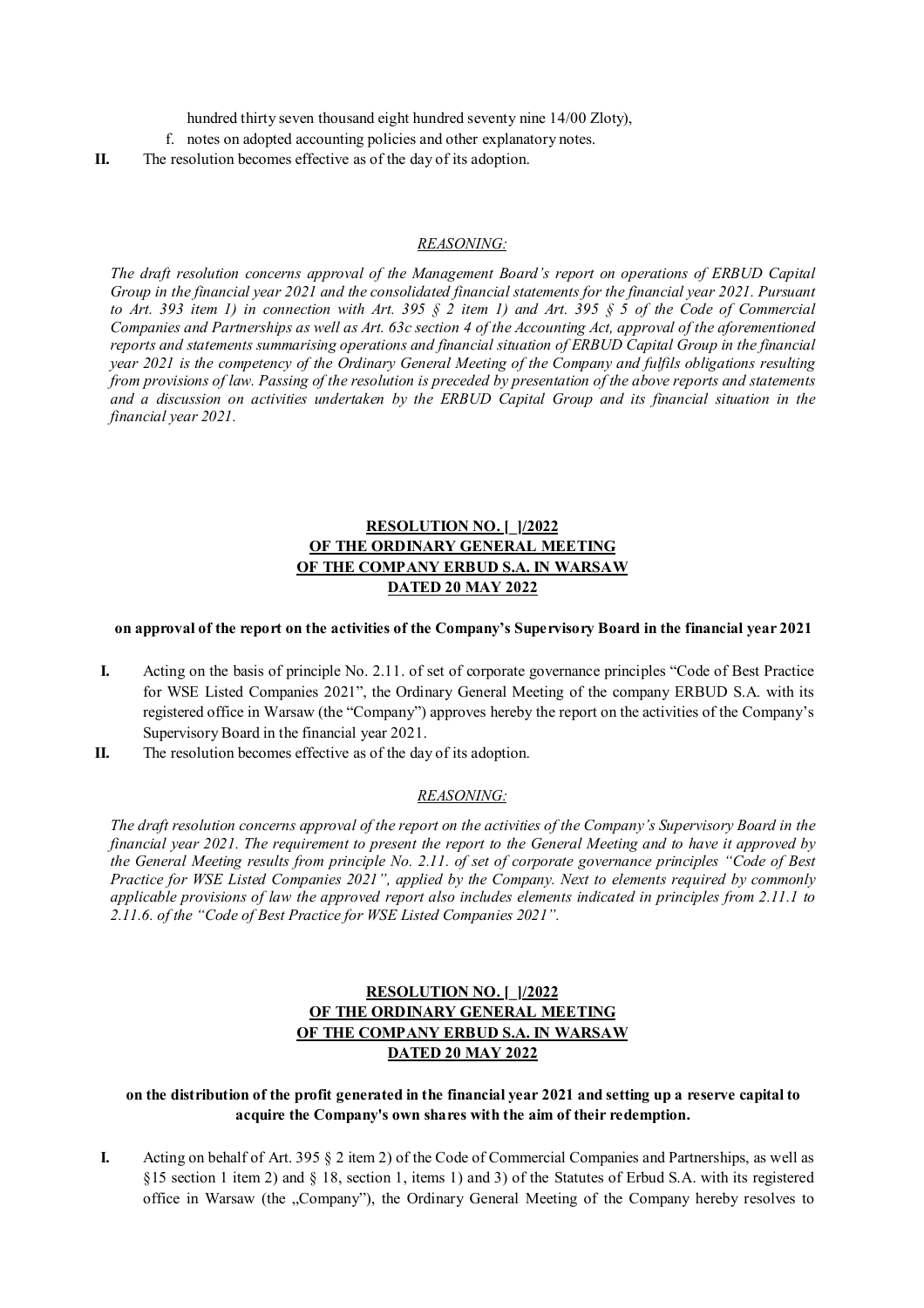allocate the net profit generated by the Company in the financial year ended on 31 December 2021, in the amount of PLN 177.736.302,25 (one hundred seventy seven million seven hundred thirty six thousand three hundred two 25/100 Zloty) as follows:

- 1. the amount of PLN 77,736,302.25 (seventy seven million seven hundred thirty six thousand three hundred two 25/100 Zloty) – to be allocated in full to the Company's reserve capital hereby set up to finance the acquisition of the Company's own shares with the aim of their redemption;
- 2. the remaining amount of PLN 100,000,000 (one hundred million 00/00 Zloty) to be allocated to the Company's supplementary capital.
- **II.** The resolution becomes effective as of the day of its adoption.

## *REASONING:*

*The draft resolution concerns distribution of profit generated by the Company in the financial year 2021. Pursuant to Art. 395 § 2 item 2) of the Code of Commercial Companies and Partnerships, as well as §15 section 1 item 2) of the Company's Statutes the decision to allocate the profit or cover the loss is a competency of the Company's General Meeting of Shareholders. Pursuant to § 18. section 1, items 1) and 3) of the Company's Statutes, the Company's profit may be allocated, in particular, to the supplementary capital or as an injection into the reserve capital set up by the Company. The allocation of a portion of profit generated in the financial year 2021 to the Company's reserve capital, is related to the recommendation of the Company's Management Board as to the method of profit distribution and the planned adoption by the Ordinary General Meeting of a resolution on authorizing the Company's Management Board to acquire the Company's own shares for redemption. Allocation of a portion of the profit generated in the financial year 2021 to the Company's supplementary capital is made in connection with the suspension of the Company's dividend policy, is justified, inter alia, by the geopolitical situation resulting from the armed conflict between Russia and Ukraine, the related uncertainty and risk of potential unfavourable market and economic changes, the occurrence and possible consequences of which are hard to predict.*

# **RESOLUTION NO. [\_]/2022 OF THE ORDINARY GENERAL MEETING OF THE COMPANY ERBUD S.A. IN WARSAW DATED 20 MAY 2022**

### **on granting a vote of approval to the President of the Management Board**

- **I.** Acting on the basis of Art. 393 item 1) in connection with Art. 395 § 2 item 3) of the Code of Commercial Companies and Partnerships as well as § 15 section 1 item 3) of the Statutes of Erbud S.A. with its registered office in Warsaw (the "Company"), the Company hereby grants a vote of approval to Mr Dariusz Grzeszczak in respect of performance of the duties of the President of the Management Board of the Company in the year 2021.
- **II.** The resolution becomes effective as of the day of its adoption.

## *REASONING:*

*The draft resolution concerns granting a vote of approval to the President of the Management Board, Mr Dariusz Grzeszczak in respect of performance of the duties in 2021. Pursuant to Art. 393 item 1) in connection with Art. 395 § 2 item 3) of the Code of Commercial Companies and Partnerships as well as § 15 section 1 item 3) of the Company's Statutes, granting a vote of approval to members of the Company's bodies is a competency of the Ordinary General Meeting of the Company. Passing of the resolution provides a positive opinion on fulfilment of the duties of the President of the Management Board in the last financial year.*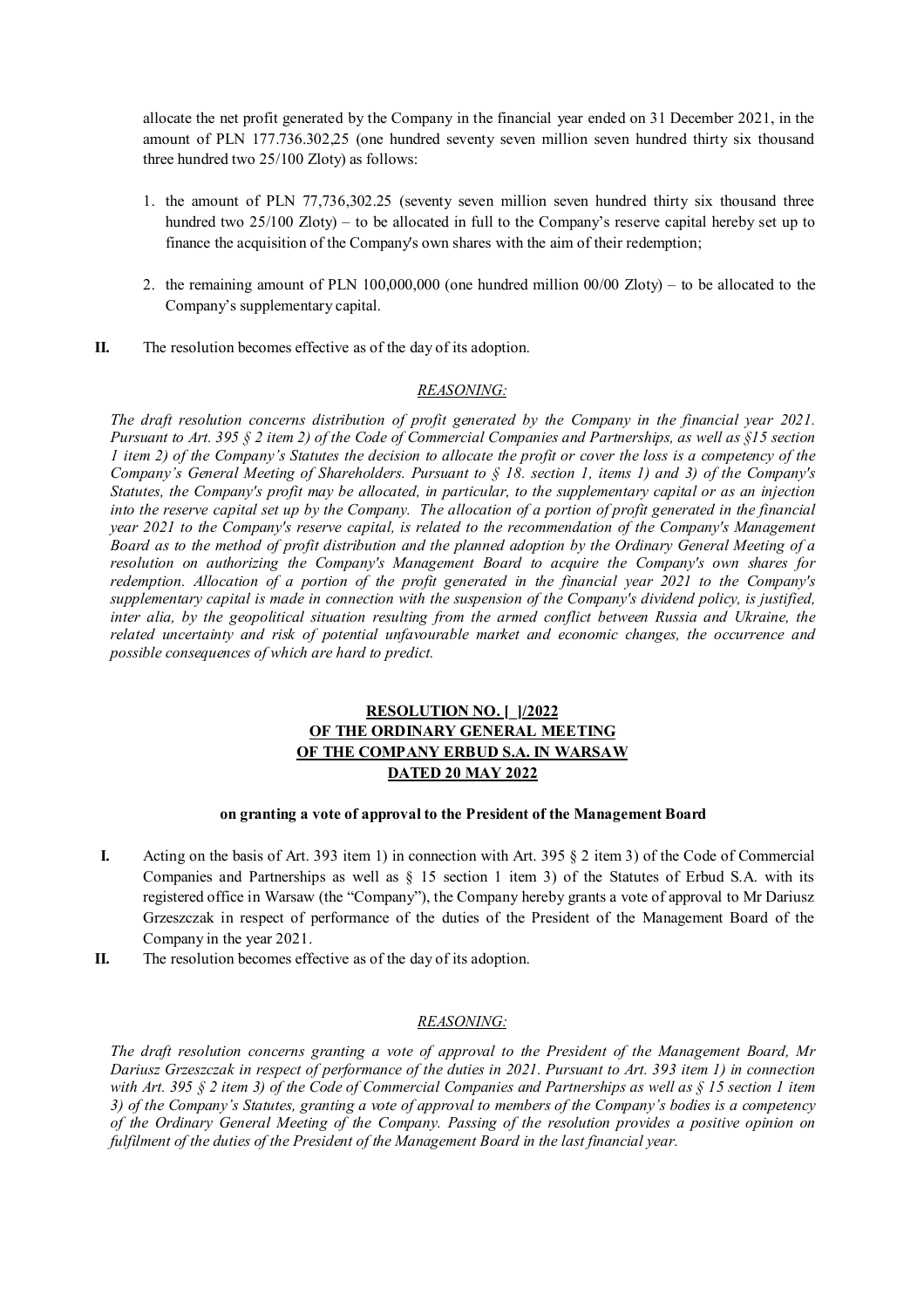#### **on granting a vote of approval to the Vice-President of the Management Board**

- **I.** Acting on the basis of Art. 393 item 1) in connection with Art. 395 § 2 item 3) of the Code of Commercial Companies and Partnerships as well as § 15 section 1 item 3) of the Statutes of Erbud S.A. with its registered office in Warsaw (the "Company"), the Company hereby grants a vote of approval to Ms Agnieszka Głowacka in respect of performance of the duties of the Vice-President of the Management Board of the Company in the year 2021.
- **II.** The resolution becomes effective as of the day of its adoption.

*.* 

## *REASONING:*

*The draft resolution concerns granting a vote of approval to the Vice-President of the Management Board, Ms Agnieszka Głowacka in respect of performance of the duties in 2021. Pursuant to Art. 393 item 1) in connection with Art. 395 § 2 item 3) of the Code of Commercial Companies and Partnerships as well as § 15 section 1 item 3) of the Company's Statutes granting a vote of approval to members of the Company's bodies is a competency of the Ordinary General Meeting of the Company. Passing of the resolution provides a positive opinion on fulfilment of the duties of the Vice-President of the Management Board in the last financial year.* 

# **RESOLUTION NO. [\_]/2022 OF THE ORDINARY GENERAL MEETING OF THE COMPANY ERBUD S.A. IN WARSAW DATED 20 MAY 2022**

### **on granting a vote of approval to the Vice-President of the Management Board**

- **I.** Acting on the basis of Art. 393 item 1) in connection with Art. 395 § 2 item 3) of the Code of Commercial Companies and Partnerships as well as  $\S$  15 section 1 item 3) of the Statutes of Erbud S.A. with its registered office in Warsaw (the "Company"), the Company hereby grants a vote of approval to Mr Jacek Leczkowski in respect of performance of the duties of the Vice-President of the Management Board of the Company in the year 2021.
- **II.** The resolution becomes effective as of the day of its adoption.

## *REASONING:*

*The draft resolution concerns granting a vote of approval to the Vice-President of the Management Board, Mr Jacek Leczkowski in respect of performance of the duties in 2021. Pursuant to Art. 393 item 1) in connection with Art. 395 § 2 item 3) of the Code of Commercial Companies and Partnerships as well as § 15 section 1 item 3) of the Company's Statutes granting a vote of approval to members of the Company's bodies is a competency of the Ordinary General Meeting of the Company. Passing of the resolution provides a positive opinion on fulfilment of the duties of the Vice-President of the Management Board in the last financial year.*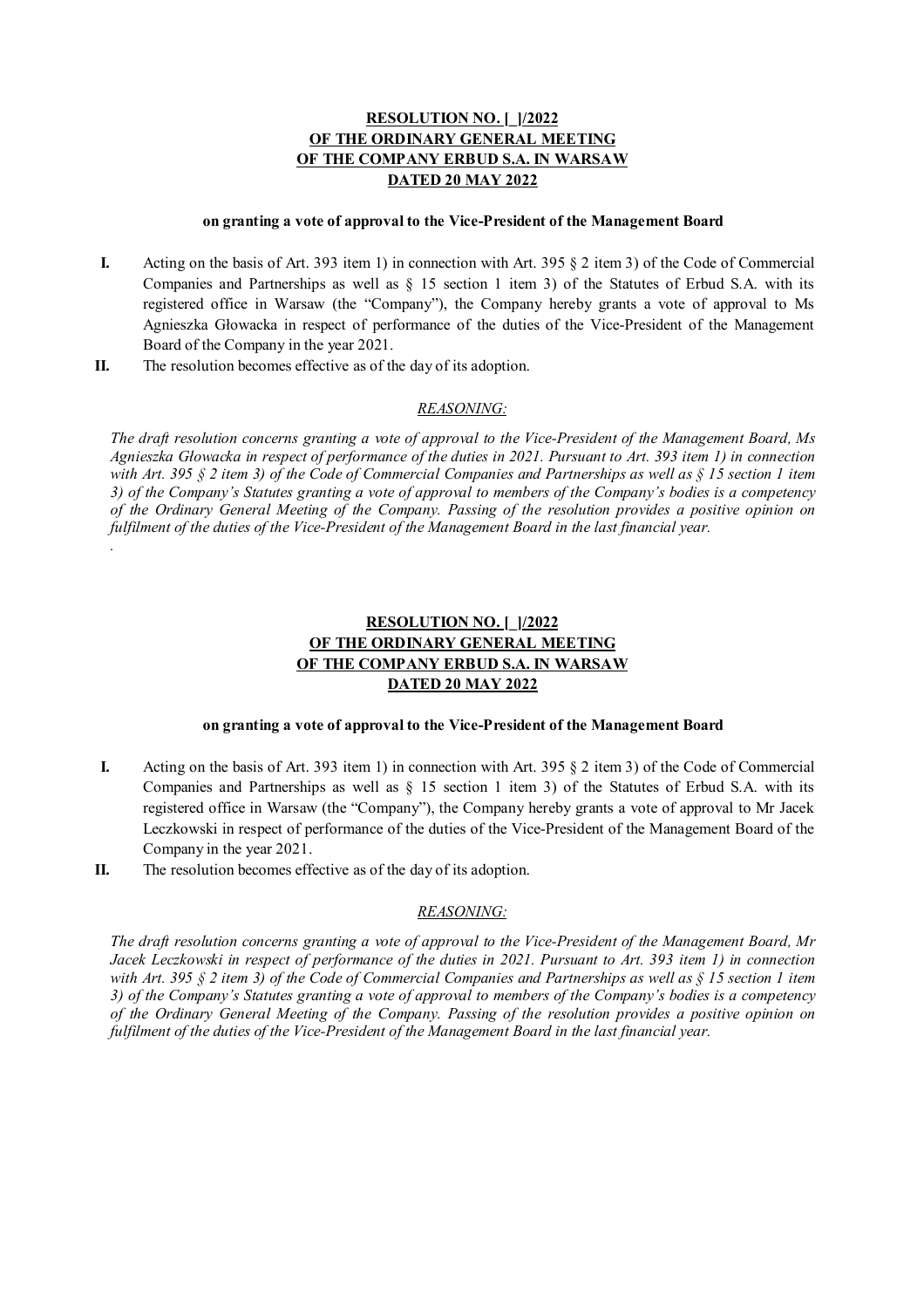#### **on granting a vote of approval to the Member of the Management Board**

- **I.** Acting on the basis of Art. 393 item 1) in connection with Art. 395 § 2 item 3) of the Code of Commercial Companies and Partnerships as well as § 15 section 1 item 3) of the Statutes of Erbud S.A. with its registered office in Warsaw (the "Company"), the Company hereby grants a vote of approval to Mr Radosław Górski in respect of performance of the duties of the Member of the Management Board of the Company in the year 2021.
- **II.** The resolution becomes effective as of the day of its adoption.

## *REASONING:*

*The draft resolution concerns granting a vote of approval to the Member of the Management Board, Mr Radosław Górski in respect of performance of the duties in 2021. Pursuant to Art. 393 item 1) in connection with Art. 395 § 2 item 3) of the Code of Commercial Companies and Partnerships as well as § 15 section 1 item 3) of the Company's Statutes granting a vote of approval to members of the Company's bodies is a competency of the Ordinary General Meeting of the Company. Passing of the resolution provides a positive opinion on fulfilment of the duties of the Member of the Management Board in the last financial year.* 

# **RESOLUTION NO. [\_]/2022 OF THE ORDINARY GENERAL MEETING OF THE COMPANY ERBUD S.A. IN WARSAW DATED 20 MAY 2022**

### **on granting a vote of approval to the Chairman of the Supervisory Board**

- **I.** Acting on the basis of Art. 393 item 1) in connection with Art. 395 § 2 item 3) of the Code of Commercial Companies and Partnerships as well as  $\S$  15 section 1 item 3) of the Statutes of Erbud S.A. with its registered office in Warsaw (the "Company"), the Company hereby grants a vote of approval to Mr Roland Bosch in respect of performance of the duties of the Chairman of the Supervisory Board of the Company in 2021, i.e. from 26 November 2021 to 31 December 202.
- **II.** The resolution becomes effective as of the day of its adoption.

### *REASONING:*

*The draft resolution concerns granting a vote of approval to the Chairman of the Supervisory Board, Mr Roland Bosch in respect of performance of the duties in 2021. Pursuant to Art. 393 item 1) in connection with Art. 395 § 2 item 3) of the Code of Commercial Companies and Partnerships as well as § 15 section 1 item 3) of the Company's Statutes granting a vote of approval to members of the Company's bodies is a competency of the Ordinary General Meeting of the Company. Passing of the resolution provides a positive opinion on fulfilment of the duties of the Chairman of the Supervisory Board in the period of his term of office in the last financial year.*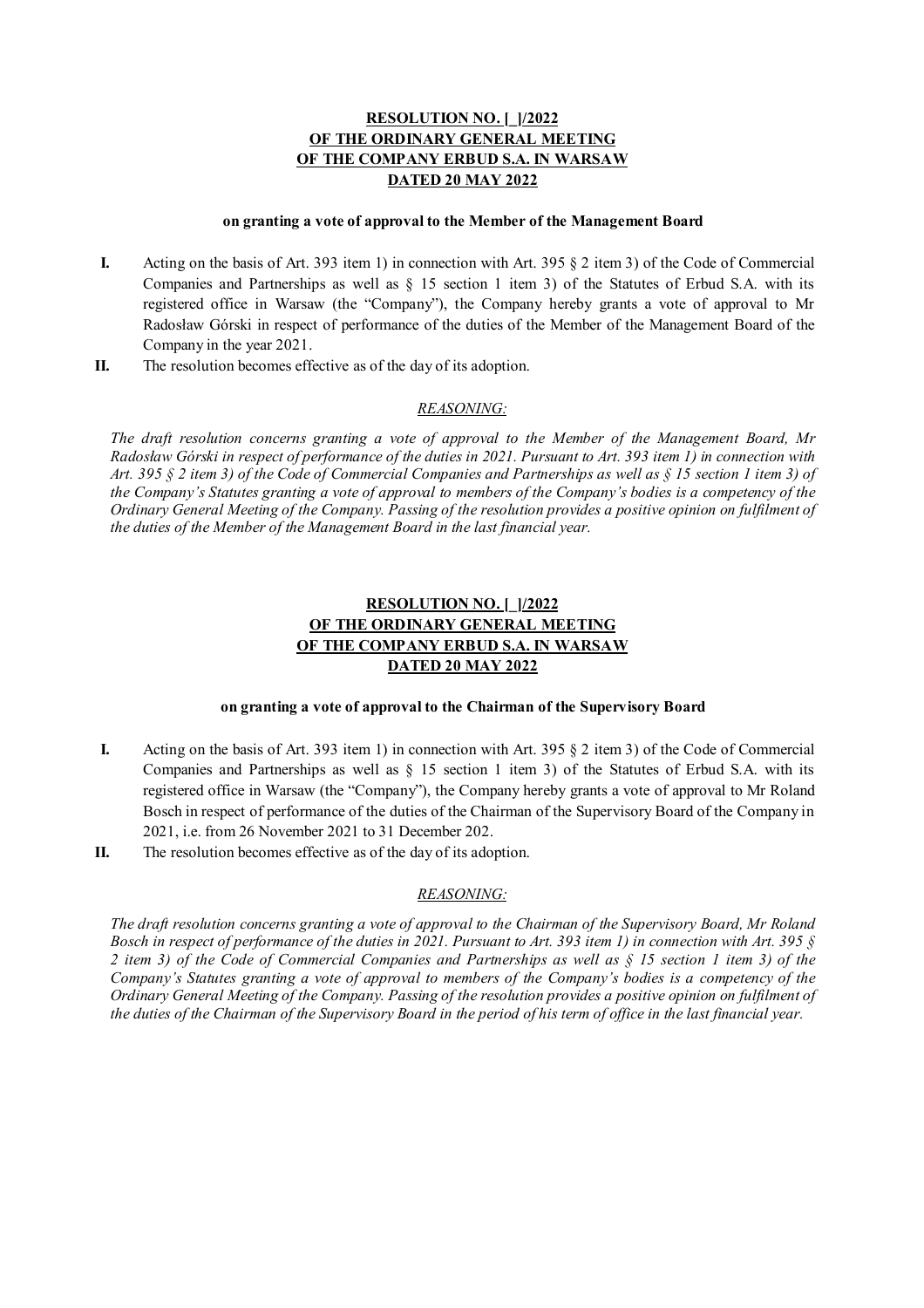#### **on granting a vote of approval to the Vice-Chairman of the Supervisory Board**

- **I.** Acting on the basis of Art. 393 item 1) in connection with Art. 395 § 2 item 3) of the Code of Commercial Companies and Partnerships as well as § 15 section 1 item 3) of the Statutes of Erbud S.A. with its registered office in Warsaw (the "Company"), the Company hereby grants a vote of approval to Mr Gabriel Główka in respect of performance of the duties of the Vice-Chairman of the Supervisory Board of the Company in 2021.
- **II.** The resolution becomes effective as of the day of its adoption.

## *REASONING:*

*The draft resolution concerns granting a vote of approval to the Vice-Chairman of the Supervisory Board, Mr Gabriel Główka in respect of performance of the duties in 2021. Pursuant to Art. 393 item 1) in connection with Art. 395 § 2 item 3) of the Code of Commercial Companies and Partnerships as well as § 15 section 1 item 3) of the Company's Statutes granting a vote of approval to members of the Company's bodies is a competency of the Ordinary General Meeting of the Company. Passing of the resolution provides a positive opinion on fulfilment of the duties of the Vice-Chairman of the Supervisory Board in the last financial year.* 

# **RESOLUTION NO. [\_]/2022 OF THE ORDINARY GENERAL MEETING OF THE COMPANY ERBUD S.A. IN WARSAW DATED 20 MAY 2022**

### **on granting a vote of approval to the Member of the Supervisory Board**

- **I.** Acting on the basis of Art. 393 item 1) in connection with Art. 395 § 2 item 3) of the Code of Commercial Companies and Partnerships as well as  $\S$  15 section 1 item 3) of the Statutes of Erbud S.A. with its registered office in Warsaw (the "Company"), the Company hereby grants a vote of approval to Mr Albert Dürr in respect of performance of the duties of the Member of the Supervisory Board of the Company in 2021.
- **II.** The resolution becomes effective as of the day of its adoption.

### *REASONING:*

*The draft resolution concerns granting a vote of approval to the Member of the Supervisory Board, Mr Albert Dürr in respect of performance of the duties in 2021. Pursuant to Art. 393 item 1) in connection with Art. 395 § 2 item 3) of the Code of Commercial Companies and Partnerships as well as § 15 section 1 item 3) of the Company's Statutes granting a vote of approval to members of the Company's bodies is a competency of the Ordinary General Meeting of the Company. Passing of the resolution provides a positive opinion on fulfilment of the duties of the Member of the Supervisory Board in the last financial year.*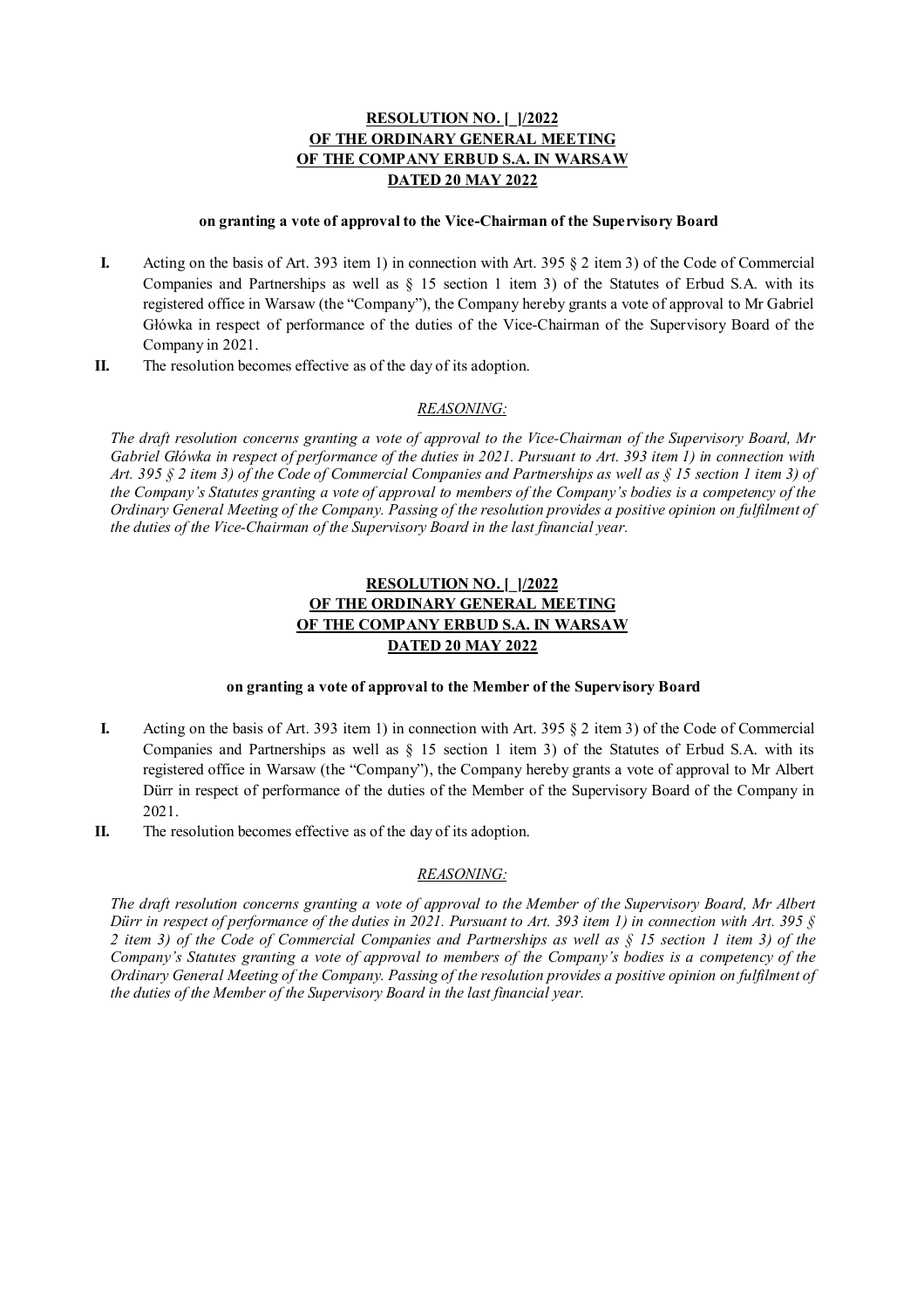#### **on granting a vote of approval to the Member of the Supervisory Board**

- **I.** Acting on the basis of Art. 393 item 1) in connection with Art. 395 § 2 item 3) of the Code of Commercial Companies and Partnerships as well as § 15 section 1 item 3) of the Statutes of Erbud S.A. with its registered office in Warsaw (the "Company"), the Company hereby grants a vote of approval to Mr Michał Otto in respect of performance of the duties of the Member of the Supervisory Board of the Company in 2021.
- **II.** The resolution becomes effective as of the day of its adoption.

### *REASONING:*

*The draft resolution concerns granting a vote of approval to the Member of the Supervisory Board, Mr Michał Otto in respect of performance of the duties in 2021. Pursuant to Art. 393 item 1) in connection with Art. 395 § 2 item 3) of the Code of Commercial Companies and Partnerships as well as § 15 section 1 item 3) of the Company's Statutes granting a vote of approval to members of the Company's bodies is a competency of the Ordinary General Meeting of the Company. Passing of the resolution provides a positive opinion on fulfilment of the duties of the Member of the Supervisory Board in the last financial year.* 

# **RESOLUTION NO. [\_]/2022 OF THE ORDINARY GENERAL MEETING OF THE COMPANY ERBUD S.A. IN WARSAW DATED 20 MAY 2022**

#### **on granting a vote of approval to the Member of the Supervisory Board**

- **I.** Acting on the basis of Art. 393 item 1) in connection with Art. 395 § 2 item 3) of the Code of Commercial Companies and Partnerships as well as  $\S$  15 section 1 item 3) of the Statutes of Erbud S.A. with its registered office in Warsaw (the "Company"), the Company hereby grants a vote of approval to Mr Janusz Reiter in respect of performance of the duties of the Member of the Supervisory Board of the Company in 2021.
- **II.** The resolution becomes effective as of the day of its adoption.

### *REASONING:*

*The draft resolution concerns granting a vote of approval to the Member of the Supervisory Board, Mr Janusz Reiter in respect of performance of the duties in 2021. Pursuant to Art. 393 item 1) in connection with Art. 395 § 2 item 3) of the Code of Commercial Companies and Partnerships as well as § 15 section 1 item 3) of the Company's Statutes granting a vote of approval to members of the Company's bodies is a competency of the Ordinary General Meeting of the Company. Passing of the resolution provides a positive opinion on fulfilment of the duties of the Member of the Supervisory Board in the last financial year.*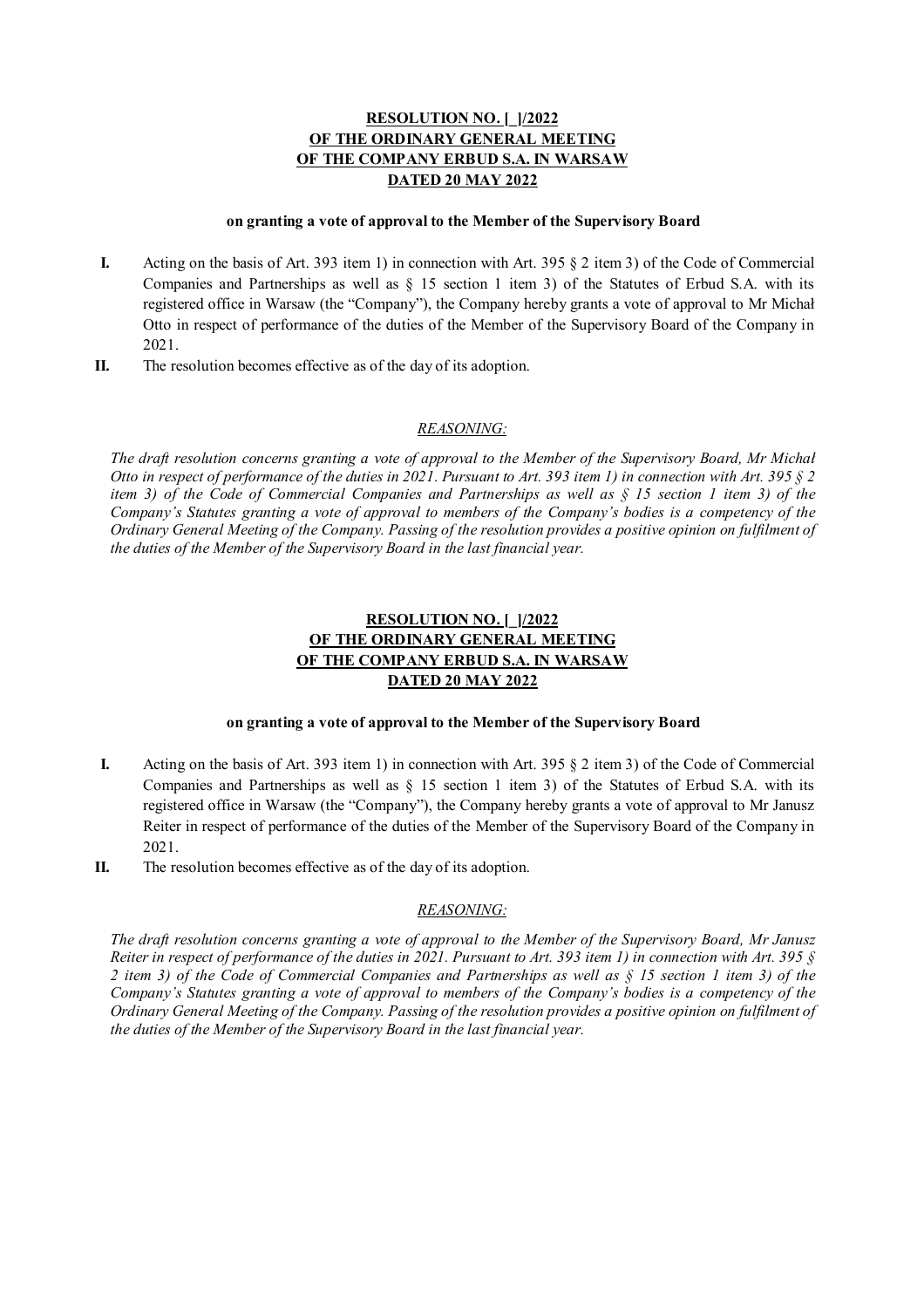#### **on granting a vote of approval to the Member of the Supervisory Board**

- **I.** Acting on the basis of Art. 393 item 1) in connection with Art. 395 § 2 item 3) of the Code of Commercial Companies and Partnerships as well as § 15 section 1 item 3) of the Statutes of Erbud S.A. with its registered office in Warsaw (the "Company"), the Company hereby grants a vote of approval to Mr Michał Wosik in respect of performance of the duties of the Member of the Supervisory Board of the Company in 2021, i.e. from 11 May 2021 to 31 December 2021.
- **II.** The resolution becomes effective as of the day of its adoption.

## *REASONING:*

*The draft resolution concerns granting a vote of approval to the Member of the Supervisory Board, Mr Michał Wosik in respect of performance of the duties in 2021. Pursuant to Art. 393 item 1) in connection with Art. 395 § 2 item 3) of the Code of Commercial Companies and Partnerships as well as § 15 section 1 item 3) of the Company's Statutes granting a vote of approval to members of the Company's bodies is a competency of the Ordinary General Meeting of the Company. Passing of the resolution provides a positive opinion on fulfilment of the duties of the Member of the Supervisory Board in his term of office in the last financial year.* 

# **RESOLUTION NO. [\_]/2022 OF THE ORDINARY GENERAL MEETING OF THE COMPANY ERBUD S.A. IN WARSAW DATED 20 MAY 2022**

### **on granting a vote of approval to the Member of the Supervisory Board**

- **I.** Acting on the basis of Art. 393 item 1) in connection with Art. 395 § 2 item 3) of the Code of Commercial Companies and Partnerships as well as  $\S$  15 section 1 item 3) of the Statutes of Erbud S.A. with its registered office in Warsaw (the "Company"), the Company hereby grants a vote of approval to Ms Beata Jarosz in respect of performance of the duties of the Member of the Supervisory Board of the Company in 2021, i.e. from 26 November 2021 to 31 December 2021.
- **II.** The resolution becomes effective as of the day of its adoption.

## *REASONING:*

*The draft resolution concerns granting a vote of approval to the Member of the Supervisory Board, Ms Beata Jarosz in respect of performance of the duties in 2021. Pursuant to Art. 393 item 1) in connection with Art. 395 § 2 item 3) of the Code of Commercial Companies and Partnerships as well as § 15 section 1 item 3) of the Company's Statutes granting a vote of approval to members of the Company's bodies is a competency of the Ordinary General Meeting of the Company. Passing of the resolution provides a positive opinion on fulfilment of the duties of the Member of the Supervisory Board in her term of office in the last financial year.*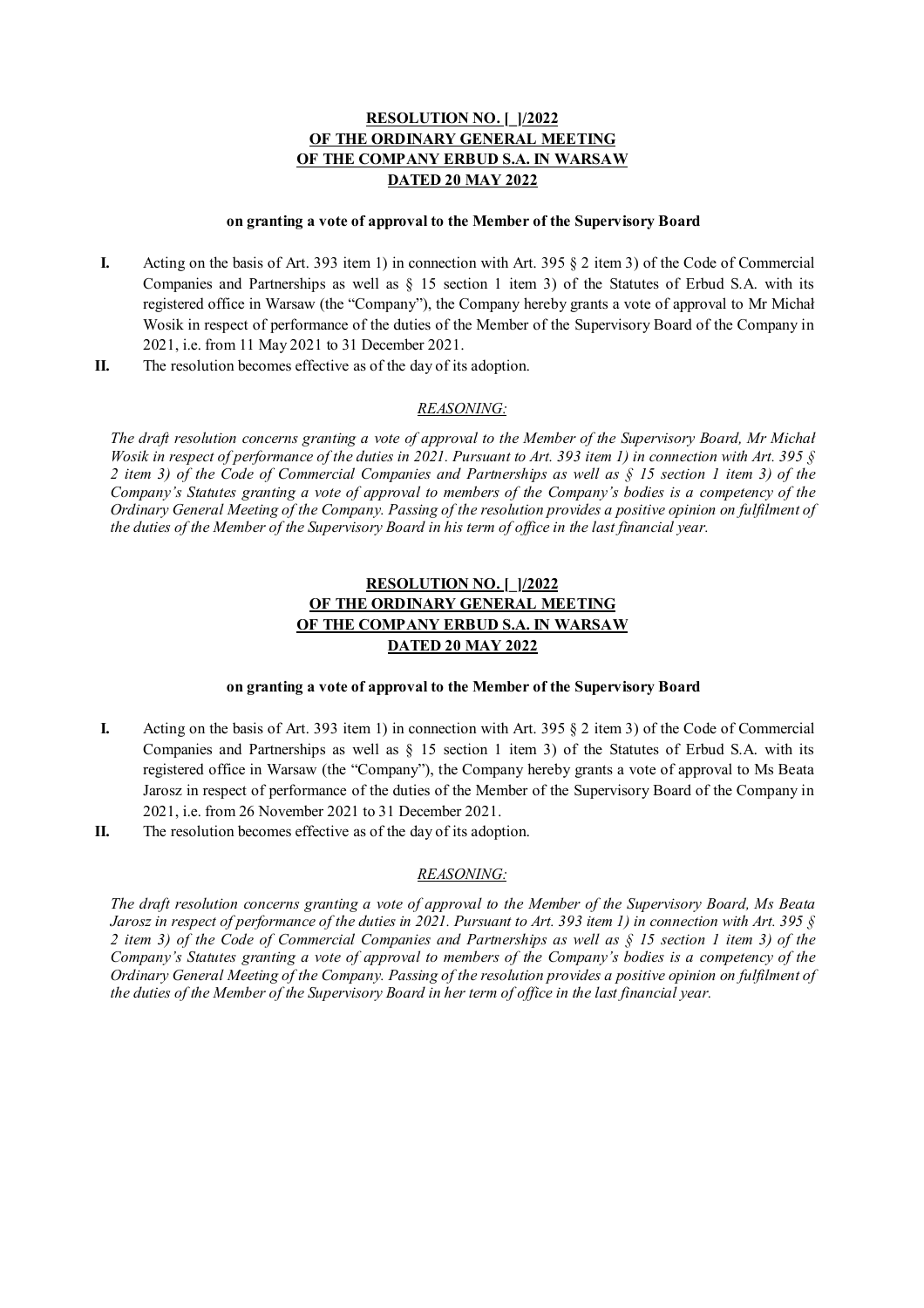#### **on granting a vote of approval to the Chairman of the Supervisory Board**

- **I.** Acting on the basis of Art. 393 item 1) in connection with Art. 395 § 2 item 3) of the Code of Commercial Companies and Partnerships as well as § 15 section 1 item 3) of the Statutes of Erbud S.A. with its registered office in Warsaw (the "Company"), the Company hereby grants a vote of approval to Mr Udo Berner in respect of performance of the duties of the Chairman of the Supervisory Board of the Company in 2021, i.e. from 1 January 2021 to 8 September 2021.
- **II.** The resolution becomes effective as of the day of its adoption.

## *REASONING:*

*The draft resolution concerns granting a vote of approval to the Chairman of the Supervisory Board, Mr Udo Berner in respect of performance of the duties in 2021. Pursuant to Art. 393 item 1) in connection with Art. 395 § 2 item 3) of the Code of Commercial Companies and Partnerships as well as § 15 section 1 item 3) of the Company's Statutes granting a vote of approval to members of the Company's bodies is a competency of the Ordinary General Meeting of the Company. Passing of the resolution provides a positive opinion on fulfilment of the duties of the Chairman of the Supervisory Board in his term of office in the last financial year.* 

# **RESOLUTION NO. [\_]/2022 OF THE ORDINARY GENERAL MEETING OF THE COMPANY ERBUD S.A. IN WARSAW DATED 20 MAY 2022**

### **on granting a vote of approval to the Member of the Supervisory Board**

- **I.** Acting on the basis of Art. 393 item 1) in connection with Art. 395 § 2 item 3) of the Code of Commercial Companies and Partnerships as well as  $\S$  15 section 1 item 3) of the Statutes of Erbud S.A. with its registered office in Warsaw (the "Company"), the Company hereby grants a vote of approval to Mr Piotr Kaczmarek in respect of performance of the duties of the Member of the Supervisory Board of the Company in 2021, i.e. from 1 January 2021 to 11 May 2021.
- **II.** The resolution becomes effective as of the day of its adoption.

### *REASONING:*

*The draft resolution concerns granting a vote of approval to the Member of the Supervisory Board, Mr Piotr Kaczmarek in respect of performance of the duties in 2021. Pursuant to Art. 393 item 1) in connection with Art. 395 § 2 item 3) of the Code of Commercial Companies and Partnerships as well as § 15 section 1 item 3) of the Company's Statutes granting a vote of approval to members of the Company's bodies is a competency of the Ordinary General Meeting of the Company. Passing of the resolution provides a positive opinion on fulfilment of the duties of the Member of the Supervisory Board in his term of office in the last financial year.*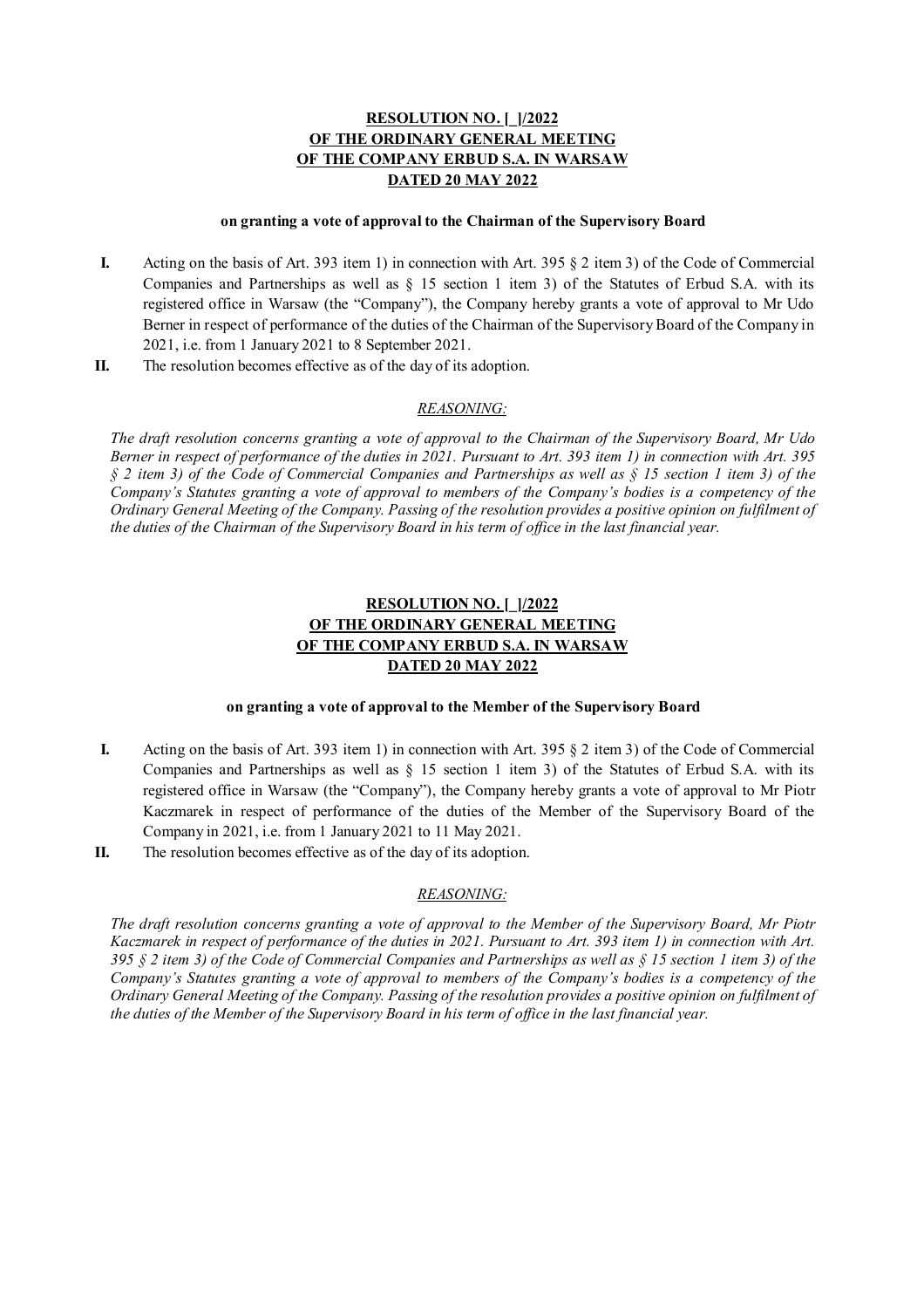## **on stating an opinion on the report of the Supervisory Board on the remuneration of the members of the Management Board and the Supervisory Board of ERBUD S.A. for 2021**

- **I.** Acting on the basis of Art. 395  $\S 2^1$  of the Code of Commercial Companies and Partnerships in connection with Art. 90g section 6 of the Act on Public Offering, Conditions Governing the Introduction of Financial Instruments to Organised Trading, and Public Companies, as well as on the basis of § 9 section 4 on the Remuneration Policy for Members of the Management Board and the Supervisory Board of ERBUD S.A., the Ordinary General Meeting of ERBUD S.A. with its registered office in Warsaw (the "**Company**") gives its positive opinion on the report of the Supervisory Board on the remuneration of the members of the Management Board and the Supervisory Board of ERBUD S.A. for 2021.
- **II.** The resolution becomes effective as of the day of its adoption.

### *REASONING:*

*The draft resolution concerns the Ordinary General Meeting stating its opinion on the report of the Supervisory Board on the remuneration of the members of the Management Board and the Supervisory Board of ERBUD S.A. for 2021. Pursuant to Art.* 395  $\S 2<sup>1</sup>$  of the Code of Commercial Companies and Partnerships in connection *with Art. 90g section 6 of the Act on Public Offering, Conditions Governing the Introduction of Financial Instruments to Organised Trading, and Public Companies, it is the competency of the General Meeting to pass its resolution stating its opinion on the report on remuneration of body members of a public company, the resolution is of advisory nature. Passing of the resolution is preceded by presentation and review of the remuneration report.* 

# **RESOLUTION NO. [\_]/2022 OF THE ORDINARY GENERAL MEETING OF THE COMPANY ERBUD S.A. IN WARSAW DATED 20 MAY 2022**

#### **on redemption of own shares purchased by the Company**

**I.** The Ordinary General Meeting of ERBUD S.A. with its registered office in Warsaw (the "**Company**"), acting on the basis of Art. 359 § 1 and 2 of the Code of Commercial Companies and Partnerships and §5 section 3 of the Company's Statutes, decides to redeem 302,857 (three hundred two thousand eight hundred fifty seven) series A ordinary bearer shares of the Company with the nominal value of PLN 0.10 (ten Polish cents) each, i.e. with the total nominal value of PLN 30,285.70 (thirty thousand two hundred eighty five 70/100 Zloty), dematerialised and marked by the National Depository for Securities (Krajowy Depozyt Papierów Wartościowych S.A.) with ISIN code PLERBUD00012 ("**Own Shares**"), which the Company acquired as part of its own share buyback for redemption, based on (i) Resolution No. 18 of the Company's Ordinary General Meeting of 11 May 2021 on authorising the Management Board of ERBUD S.A. to purchase own shares for the purpose of their redemption and to create a reserve capital intended for the purchase of own shares for redemption ("**GM Resolution I**") and (ii) Resolution No. 24/2021 of the Company's Management Board of 17 May 2021 on carrying out the buyback of the Company's own shares ("**Buyback Tranche I**"), and (iii) Resolution No. 9 of the Extraordinary General Meeting of the Company of 26 November 2021 on authorising the Company's Management Board to purchase the Company's own shares for the purpose of their redemption and to create a reserve capital intended for the purchase of the Company's own shares for the purpose of their redemption ("**GM Resolution II**") and (iv) Resolution No. 52/2021 of the Company's Management Board of 29 November 2021 on carrying out a buyback of the Company's own shares ("**Buyback Tranche II**"). Pursuant to the aforementioned resolutions, the Company was authorised to purchase: (i) under the Buyback Tranche I, up to 160,000 of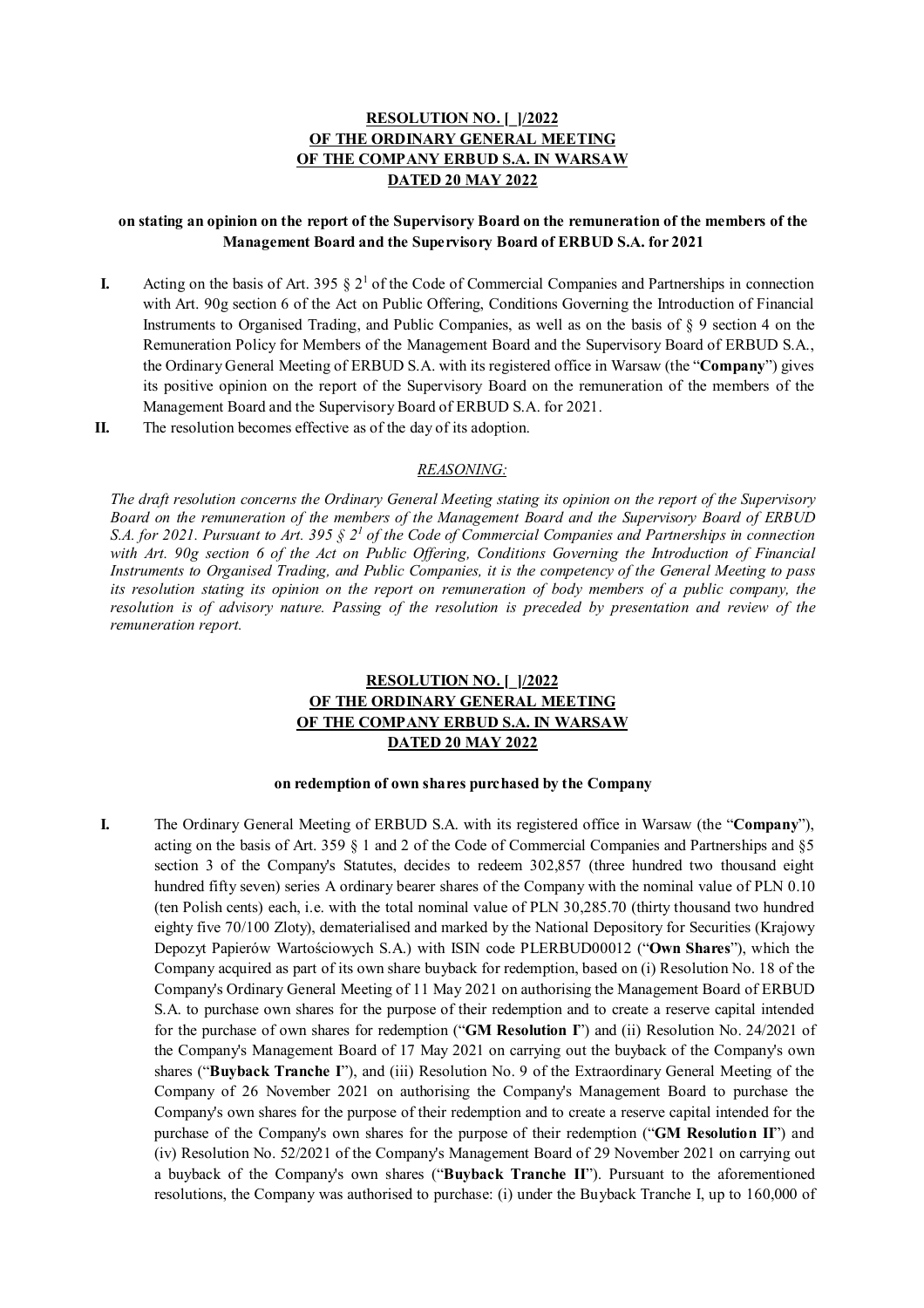the Company's own shares for the purpose of redemption and (ii) under the Buyback Tranche II, up to 142,857 of the Company's own shares for the purpose of redemption. The Own Shares were bought back through transactions outside the regulated market. The buyback of Own Shares carried out on the basis of the above-mentioned resolutions has been definitively completed and the authorisations granted to the Management Board in the above-mentioned resolutions of the General Meeting have expired.

- **II.** Own Shares of ERBUD S.A. purchased by the Company with the consent of the shareholders for the remuneration corresponding to the conditions specified in the GM Resolution I and in the GM Resolution II, amounting in total to PLN 69,999,950 (sixty nine million nine hundred ninety nine thousand nine hundred fifty Zloty), shall be redeemed.
- **III.** The reduction in the Company's share capital resulting from the redemption of Own Shares shall be effected by means of Resolution No. [  $\frac{1}{2022}$  of this Ordinary General Meeting and the amendment to the Company's Statutes, without observing the convocation procedure referred to in Art. 456 § 1 of the Code of Commercial Companies and Partnerships, pursuant to Art. 360 § 2 item 2 of the Code of Commercial Companies and Partnerships, as the Own Shares have been fully covered and the shareholders' remuneration for the Own Shares has been paid exclusively from the amount which, pursuant to Art. 348 § 1 of the Code of Commercial Companies and Partnerships, may be allocated for distribution, i.e. from the reserve capital created for this purpose, in accordance with the GM Resolution I and the GM Resolution II.
- **IV.** Redemption shall be effected by decreasing the Company's share capital by the amount corresponding to the total nominal value of the redeemed Own Shares, i.e. by PLN 30,285.70 (thirty thousand two hundred eighty five 70/100 Zloty), i.e. from the amount of PLN 1,239,935.90 (one million two hundred thirty nine thousand nine hundred thirty five 90/100 Zloty) to the amount of PLN 1,209,650.20 (one million two hundred nine thousand six hundred fifty 20/100 Zloty).
- **V.** Redemption of Own Shares shall be effected upon registration of the share capital decrease by the competent registry court.
- **VI.** The resolution becomes effective as of the day of its adoption, taking item V above into account.

## *REASONING:*

*The adoption of the resolution is aimed at the redemption of shares acquired by the Company in the financial year 2021 on the basis of (i) resolution No. 18 of the Ordinary General Meeting of the Company of 11 May 2021 on authorising the Management Board of ERBUD S.A. to purchase own shares for the purpose of their redemption and to create a reserve capital intended for the purchase of own shares for the purpose of their redemption and (ii) resolution No. 9 of the Extraordinary General Meeting of the Company of 26 November 2021 on authorising the Management Board of the Company to purchase own shares for the purpose of their redemption and to create a reserve capital intended for the purchase of own shares for the purpose of their redemption.* 

*Adoption of the resolution occurs in execution of the process of purchase of shares by the Company initiated in 2021 and constitutes the final stage of this process. In accordance with Art. 359 § 2 of the Code of Commercial Companies and Partnerships, redemption of shares requires a resolution to that effect to be adopted by the General Meeting.*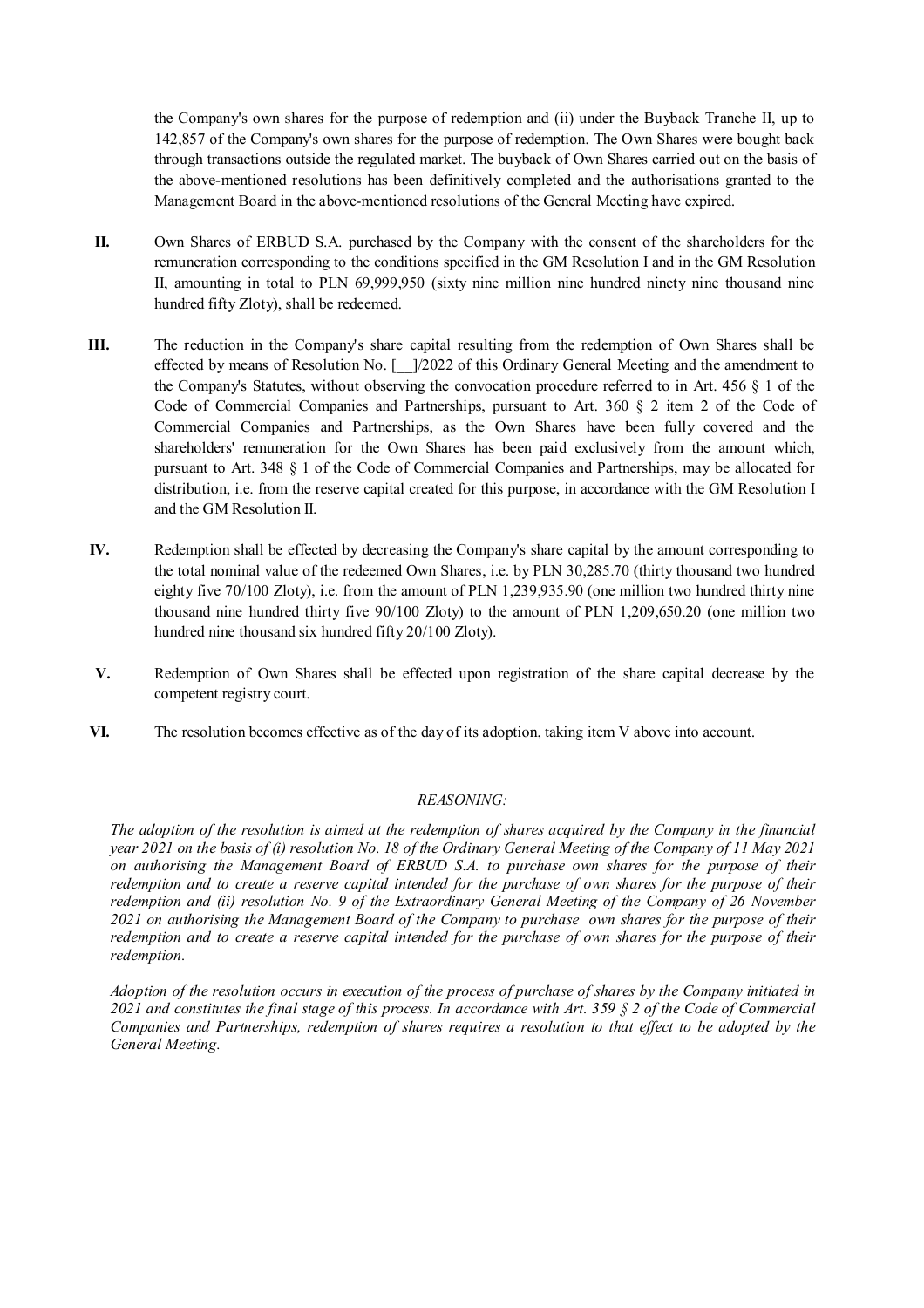### **on decrease of the share capital and on changing the Company's Statutes**

- **I.** The Ordinary General Meeting of ERBUD S.A. with its registered office in Warsaw (the "**Company**"), acting on the basis of Art. 360 § 1, Art. 455 and Art. 430 § 1 of the Code of Commercial Companies and Partnerships and pursuant to § 15 section 1 items 4 and 5 of the Company's Statutes, in connection with adoption of the Resolution No. [\_\_]/2022 of the Ordinary General Meeting of the Company dated 20 May 2022 on redemption of own shares purchased by the Company (the "**Resolution**"), decides to decrease the Company's share capital by the amount corresponding to the total nominal value of the redeemed 302.857 (three hundred two thousand eight hundred fifty seven) series A bearer own shares of the Company with a nominal value of PLN 0.10 (ten Groszy) each, dematerialized and marked by the National Depository for Securities (Krajowy Depozyt Papierów Wartościowych S.A.) with ISIN code PLERBUD00012 ("**Own Shares**"), i.e. by the amount of PLN 30.285.70 (thirty thousand two hundred eighty five and 70/100 Zloty), from the amount of 1,239,935.90 PLN (one million two hundred thirty nine thousand nine hundred thirty five and 90/100 Zloty), to the amount of 1,209,650.20 PLN (one million two hundred nine thousand six hundred fifty and 20/100 Zloty), by redemption of Own Shares.
- **II.** The Ordinary General Meeting of the Company, in connection with the decrease of the Company's share capital made pursuant to item I. of this resolution, resolves to amend the Company's Statutes so that  $\S$  5 section 1 of the Company's Statutes, in its current wording:

*"The Company's share capital amounts to PLN 1,239,935.90 (one million two hundred and thirty-nine thousand nine hundred and thirty-five, point nine zero Zlotys) and is divided into 12,399,359 (twelve million three hundred and ninety-nine thousand three hundred and fifty-nine) A series ordinary bearer shares with a nominal value of PLN 0.10 (ten Groszy) each, designated with ISIN PLERBUD00012."* 

is given the new following wording:

"*The Company's share capital amounts to PLN 1,209,650.20 (one million two hundred nine thousand six hundred fifty, point two zero Zlotys) and is divided into 12,096,502 (twelve million ninety six thousand five hundred two) A series ordinary bearer shares with a nominal value of PLN 0.10 (ten Groszy) each, designated with ISIN PLERBUD00012.*"

- **III.** The purpose of the share capital decrease is to complete the procedure for the purchase of the Company's shares and to implement the Resolution, i.e. to adjust the amount of the Company's share capital to the total nominal value of the Company's shares remaining after the redemption of Own Shares.
- **IV.** The share capital decrease takes place without the convocation procedure referred to in Art. 456 § 1 of the Code of Commercial Companies and Partnerships, pursuant to Art. 360 § 2 item 2 of the Code of Commercial Companies and Partnerships, as the remuneration for the shareholders of the redeemed shares was paid from the amount which, pursuant to Art. 348 § 1 of the code of Commercial Companies and Partnerships, may be allocated for distribution among shareholders, and the redeemed shares were fully covered.
- **V.** The amount corresponding to the amount of the decrease in share capital made pursuant to item I of this resolution, i.e. the amount of PLN 30,285.70 (thirty thousand two hundred eighty five 70/100 Zloty) shall be transferred to the reserve capital created in the Company for this purpose pursuant to Art. 457 § 2 sentence 1 of the Code of Commercial Companies and Partnerships.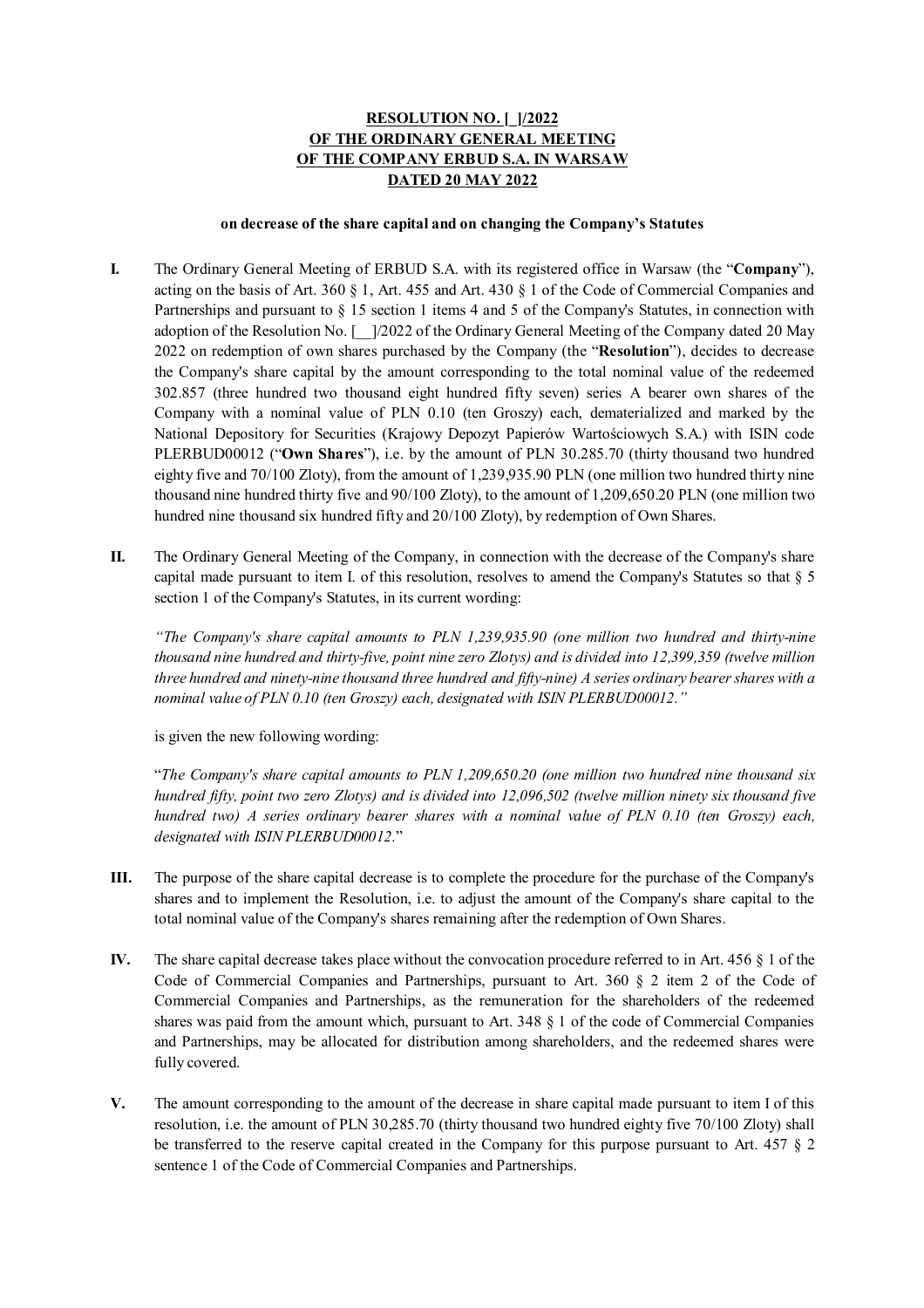- **VI.** The share capital decrease and amendment to the Company's Statutes shall take effect upon registration thereof by the competent registry court.
- **VII.** The resolution becomes effective as of the day of its adoption, subject to item VI above.

## *REASONING:*

*The draft resolution concerns a decrease in the share capital and an amendment to the Company's Statutes and is related to the buyback of the Company's own shares carried out by the Company in 2021. In connection with the redemption of the purchased own shares pursuant to the Resolution No. 21/2022 of this Ordinary General Meeting, the Company's share capital is reduced by the equivalent of the nominal value of the own shares subject to redemption, as well as the resulting amendment to the Company's Statutes. This is because, pursuant to Art. 455 § 1 of the Code of Commercial Companies and Partnerships, the share capital is reduced, by way of an amendment to the Statutes, by reducing the nominal value of shares, by merging shares or by redemption of some of the shares and in the case of division by separation.* 

*Pursuant to Art. 360 § 2 item 2 of the Code of Commercial Companies and Partnerships, the share capital is decreased without a convocation procedure, as the remuneration for the shareholders of the redeemed shares was paid from the amount which, pursuant to Art. 348 § 1 of the Code of Commercial Companies and Partnerships, may be allocated for distribution among shareholders, and the redeemed shares were fully covered.* 

## **RESOLUTION NO. [\_]/2022 OF THE ORDINARY GENERAL MEETING OF THE COMPANY ERBUD S.A. IN WARSAW DATED 20 MAY 2022**

#### **on adopting of the uniform text of the Company's Statutes**

**I.** The Ordinary General Meeting of ERBUD S.A. with its registered office in Warsaw (the "**Company**"), acting on the basis of Art. 430 § 1 of the Code of Commercial Companies and Partnerships, resolves to adopt the following uniform text of the Company's Statutes covering amendments adopted with the Resolution No. [ $\frac{1}{2022}$  of the Company's Ordinary General Meeting dated 20 May 2022:

# "**STATUTES/ARTICLES OF ASSOCIATION OF A JOINT STOCK COMPANY Consolidated text on the basis of Resolution No. 4/2021 of the Extraordinary General Meeting of Shareholders of ERBUD S.A. of 26.11.2021**

#### Article 1

- 1. The Company shall operate under the business name of ERBUD Spółka Akcyjna (ERBUD Joint-Stock Company).
- 2. The Company may also use an abbreviated name ERBUD SA.

- 1. The registered office of the Company is in the Capital City of Warsaw.
- 2. The Company shall operate in and outside the territory of the Republic of Poland.
- 3. The Company may establish and manage its divisions, departments, branches, representative offices and other business units, as well as participate in other companies or projects within the area of the Republic of Poland and abroad.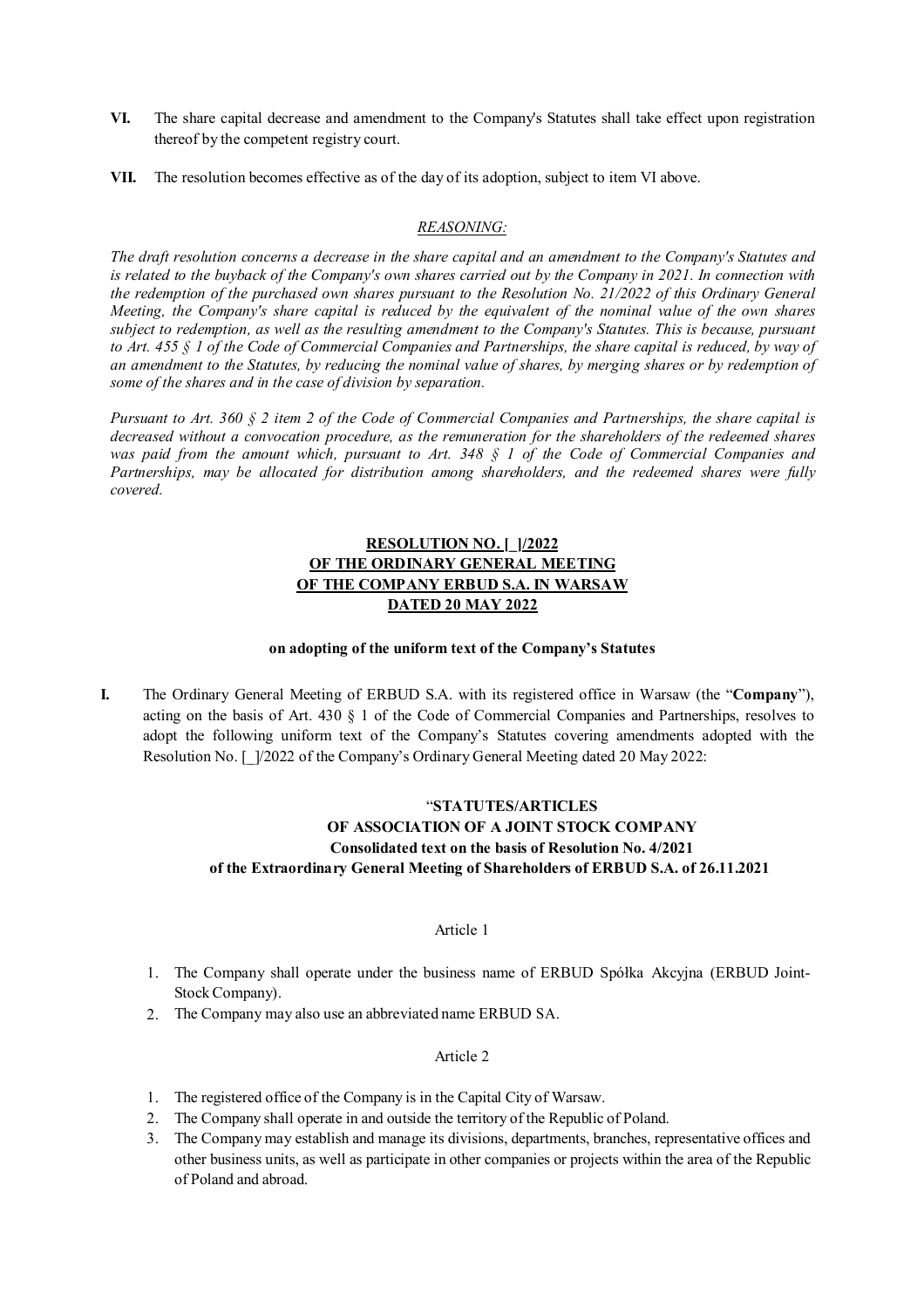- 1. The field of business of the Company is:
	- 1) Demolition and breaking up of buildings,
	- 2) Land preparation for construction works,
	- 3) Excavations and geological-engineering drillings,
	- 4) Construction of residential and non-residential buildings,
	- 5) Construction of railroads and underground railways
	- 6) Construction of bridges and tunnels,
	- 7) Construction of transmission pipelines and distribution networks
	- 8) Construction of telecommunication and power lines,
	- 9) Construction of other civil engineering and water structures not elsewhere classified,
	- 10) Roof construction and roof cladding,
	- 11) Other specialized construction works not elsewhere classified,
	- 12) Construction of roads and highways,
	- 13) Construction of water engineering structures,
	- 14) Electrical systems,
	- 15) Plumbing, heating and gas installation, ventilation works,
	- 16) Security services in support of security systems,
	- 17) Other building installations,
	- 18) Plastering,
	- 19) Installation of building woodwork,
	- 20) Flooring, wall covering and facing,
	- 21) Painting and glazing,
	- 22) Other building finishing,
	- 23) Other specialized building works not elsewhere classified,
	- 24) Gravel and sand quarrying; clays and kaolin mining,
	- 25) Support activities for other mining and quarrying,
	- 26) Production of bricks, roofing-tiles and baked clay construction products,
	- 27) Repair and maintenance of other equipment, fittings and facilities,
	- 28) Installation of industrial plant and equipment
	- 29) Production of concrete construction products,
	- 30) Repair and maintenance of plant,
	- 31) Activities of agents involved in the sale of timber and building materials,
	- 32) Wholesale of wood, building materials and sanitary equipment,
	- 33) Other passenger land transport not elsewhere classified,
	- 34) Freight transport by road,
	- 35) Completion of building construction projects,
	- 36) Real estate buying and selling for its own account,
	- 37) Rental and property management of own or leased real estate,
	- 38) Real Estate Management at the request,
	- 39) Ancillary services related to cleaning buildings,
	- 40) Renting and leasing of cars and vans,
	- 41) Renting and leasing of other motor vehicles, excluding motorcycles,
	- 42) Renting and leasing of other machinery, equipment and tangible good not elsewhere classified,
	- 43) Renting and leasing of construction machinery and equipment,
	- 44) Research and development in biotechnology,
	- 45) Research and development in other natural and technical sciences,
	- 46) Activity in the field of architecture,
	- 47) Engineering activity and related technical consultancy,
	- 48) Other professional, scientific and technical activity not elsewhere classified,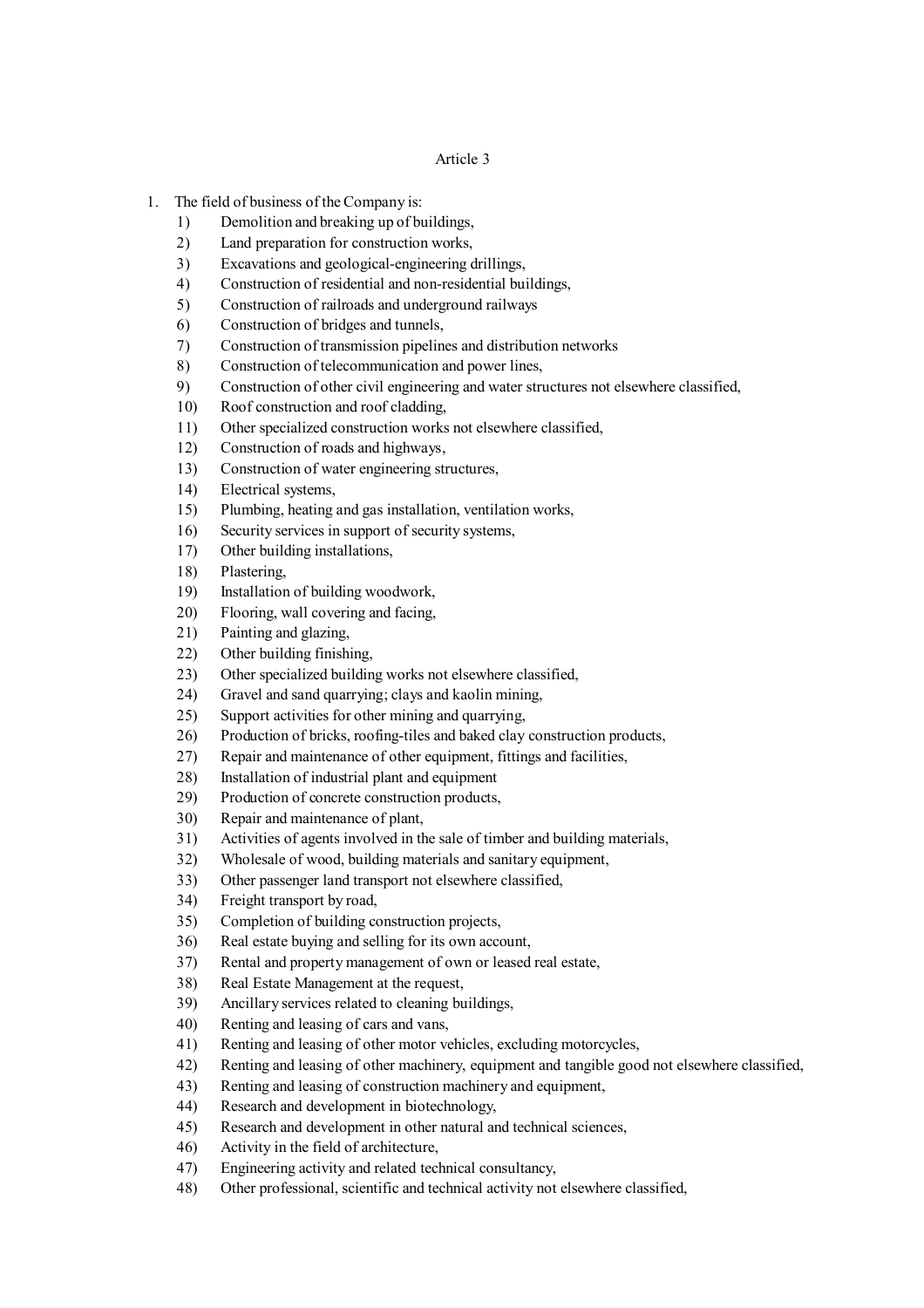- 49) Technology,
- 50) Vocational schools,
- 51) Extra-school forms of sport education and sport and recreational activities,
- 52) Extra-school forms of art education,
- 53) Other non-school forms of education not elsewhere classified,
- 54) Historical places and buildings and similar visitor attractions,
- 55) Repair and maintenance of ships and boats,
- 56) Production of ships and floating structures,
- 57) Accounting and tax consultancy services,
- 58) Other consulting related to the managing and conducting business.
- 2. If undertaking or conducting a business within the scope of the above mentioned Company's activity shall require the appropriate permit or concession, the initiation or running of such business may take place after receiving such a permit or concession.
- 3. Resolutions on the significant changes in the subject of the Company' s activity shall not require the redemption of own shares under Article 417 section 4 of the Code of Commercial Companies, wherever they are passed a by two-thirds of the votes in the presence of persons representing at least half of the share capital.

## Article 4

The duration of the Company is unlimited.

# Article 5

- 1. The Company's share capital amounts to PLN 1,209,650.20 (one million two hundred nine thousand six hundred fifty, point two zero Zlotys) and is divided into 12,096,502 (twelve million ninety six thousand five hundred two) A series ordinary bearer shares with a nominal value of PLN 0.10 (ten Groszy) each, designated with ISIN PLERBUD00012.
- 2. The capital of the Company was fully paid in before registering the Company.
- 3. The shares may be redeemed in a voluntary redemption.
- 4. The Company may issue convertible bonds, bonds with the primacy right and subscription warrants.

## Article 6

The Company was founded as a result of the conversion of the ERBUD Limited Liability Company and is its legal successor. The founders of the Company were partners of the transformed Limited Liability Company, who joined the Company and acquired shares, namely:

- 1) Mr Dariusz Grzeszczak,
- 2) Mr Józef Adam Zubelewicz, and
- 3) Wolff & Muller GmbH & Co. KG, a company of German law.

# Article 7

The authorities of the Company shall be:

- 1) Management Board,
- 2) Supervisory Board,
- 3) General Meeting.

- 1. The Management Board shall be composed of 2 (two) to 5 (five) members.
- 2. Members of the Management Board shall be appointed and dismissed by the Supervisory Board of the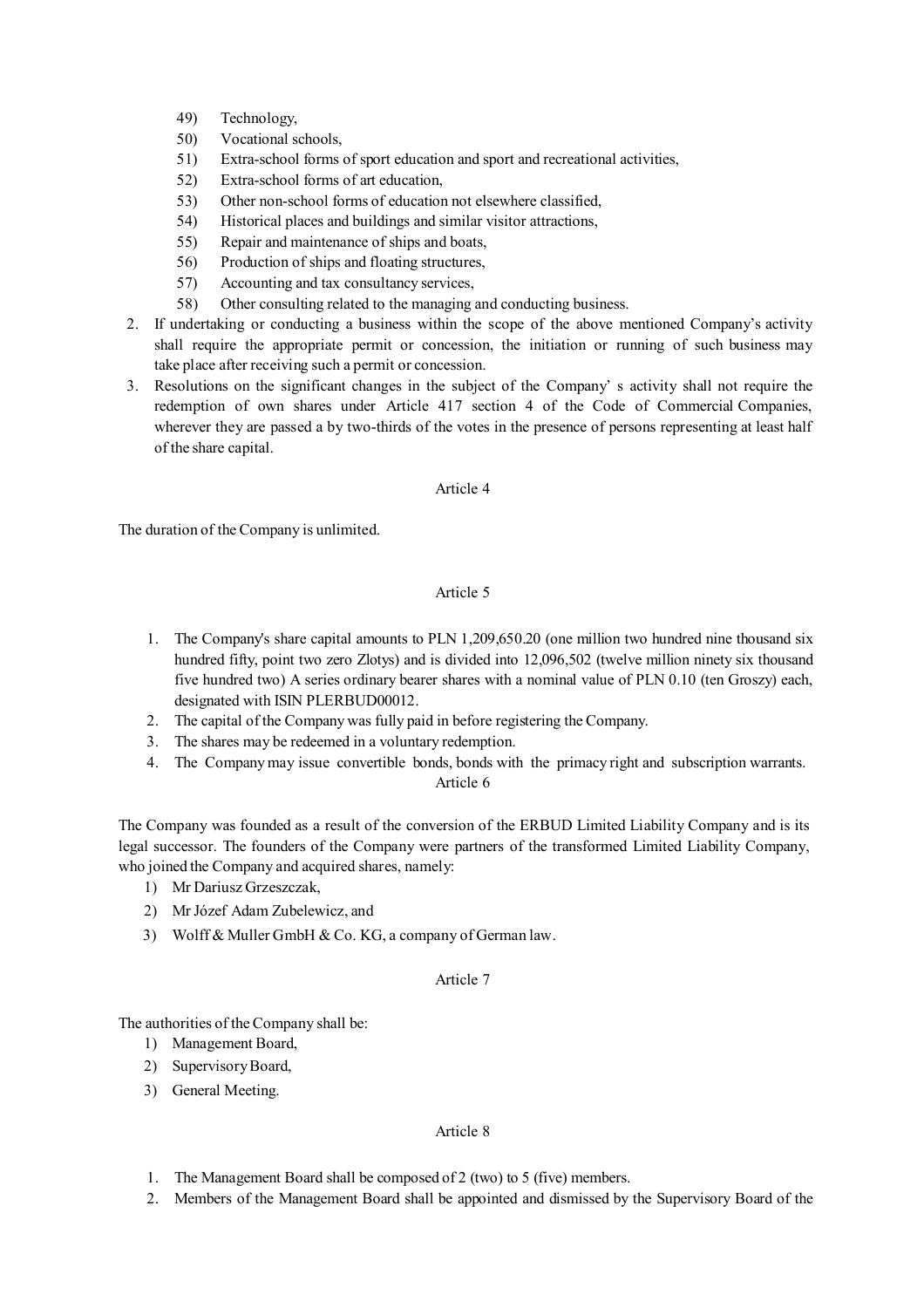Company.

3. The common term of office of members of the Board shall last three years.

### Article 9

- 1. The Management Board shall be responsible for managing of the Company and shall represent it outside.
- 2. Any issues related to the management of the Companies non-reserved to the competence of the General Meeting or the Supervisory Board by provisions of the Code of Commercial Companies or Articles of Association shall be the responsibilities of the Management Board.
- 3. Regulations of the Management Board shall specify rules of the activity of the Management
- 4. Board. The Regulations of the Management Board shall be passed by the Management Board, subject to the provisions provided for by these Articles of Association.

### Article 10

Two members of the Management Board acting jointly or one member of the Management Board acting together with a holder of a general commercial power of attorney shall be authorized to make statements of will on behalf of the Company.

- 1. The Supervisory Board shall be composed of 5 to 7 members, including the President and Vice-President of the Supervisory Board.
- 2. Members of the Supervisory Board shall be appointed by the General Meeting for a three-year period of common term of office. The General Meeting shall appoint the President and Vice- President of the Board.
- 3. Competencies of the Supervisory Board shall include:
	- 1) Approval of strategic longstanding plans for the Company;
	- 2) Approval of annual material and financial plans of the Company and its capital group;
	- 3) Approval of investment plans of the Company and its capital group;
	- 4) Granting consent for acquisition and disposal of or encumbrance on real property, perpetual usufruct or interests in real estate or in the right to perpetual usufruct;
	- 5) Granting consent for establishing and dissolving plants and branches;
	- 6) granting consent to the Company granting guarantees, sureties of property, issuing bills of exchange and assuming other off-balance sheet liabilities with a unit value exceeding  $\epsilon$ 2,000,000.00 (in words: two million euro), with the exception of: (i) guarantees issued at the Company's request by financial institutions in the ordinary course of business, (ii) guarantees, property sureties, issuing bills of exchange and incurring other off-balancesheet liabilities with a unit value exceeding  $\epsilon$  2,000,000.00 (in words: two million euro) for the benefit of capital group entities (subject to item 11) below);
	- 7) Granting consent for capital investments over the equivalent to the amount of  $\epsilon$  100,000.00 (say: one hundred thousand euros), excluding capital investments, treasury bills and bonds issued in Poland or countries where the Company operates;
	- 8) Granting consent for acquisition, disposal or encumbrance of shares in other entities;
	- 9) Setting the vote procedure of Company representatives in the bodies of the subsidiaries and associated companies related to dissolution or liquidation of these companies, changes of business purposes, division or merger of subsidiaries and associated companies;
	- 10) Granting consent to perform any actions not related to the Company's scope of business and extraordinary acts of value exceeding the equivalent to the amount of  $\epsilon$  200,000.00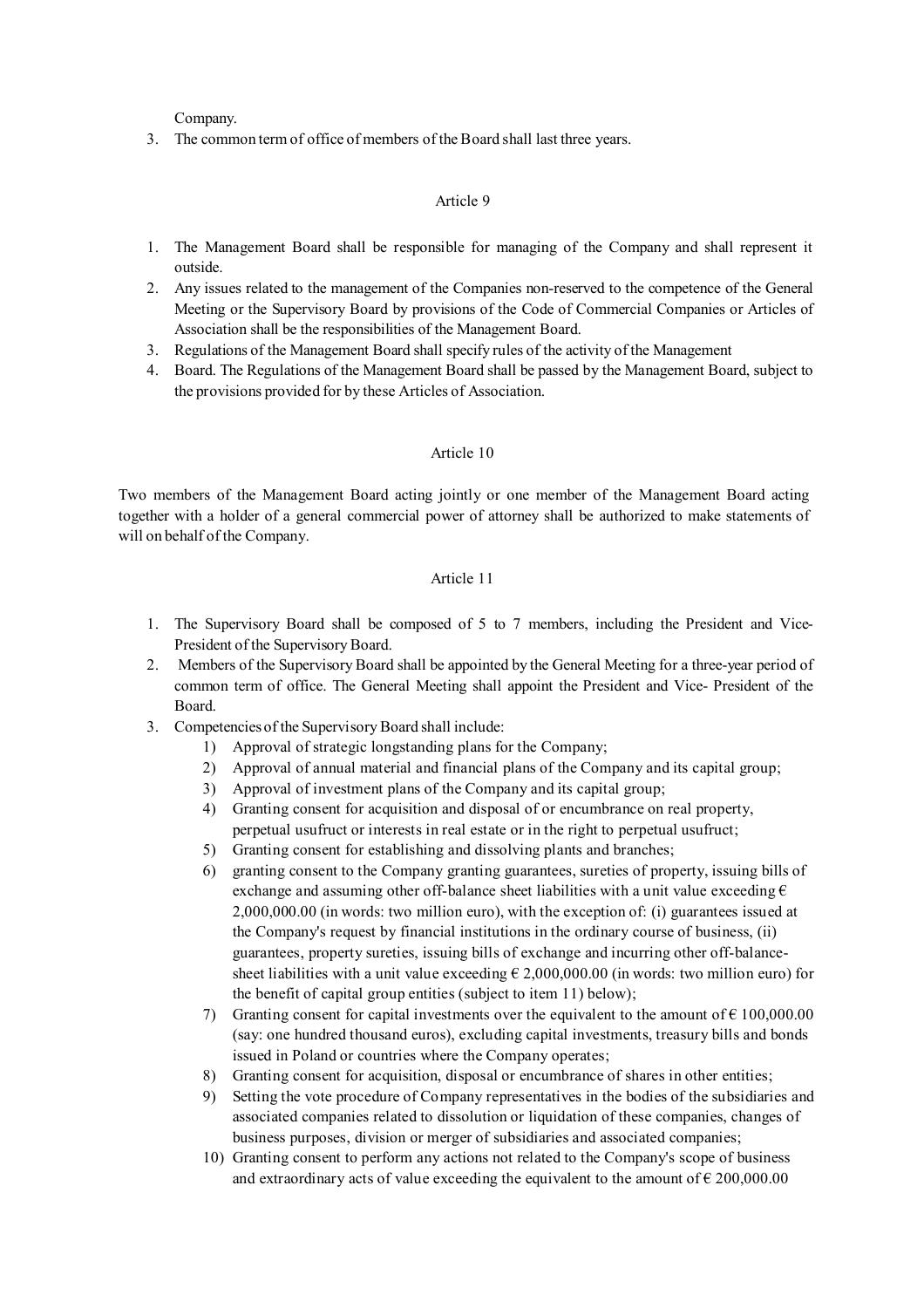(two hundred thousand euros).

- 11) Granting consent to entering into material transactions with related parties, in accordance with the provisions of the Act on Public Offering, Conditions Governing the Introduction of Financial Instruments to Organised Trading, and Public Companies of 29 July 2005;
- 12) Granting consent for investments exceeding the equivalent of  $\epsilon$  200,000.00 (say: two hundred thousand euros), unless these investments are included in the investment plan approved by the Supervisory Board;
- 13) Granting consent to submit tenders and conclude construction contracts with a net value exceeding the equivalent to the amount of  $\epsilon$  30,000,000.00 (say: thirty million euros), while for joint bids deciding is the net bid sum and not the share of the Company in the offer;
- 14) Granting consent to be entitled to or to incur an obligation by the Company under one or more related legal transactions with the same entity with a total value exceeding  $\epsilon$ 5,000,000.00 (in words: five million euros) during the financial year;
- 15) Granting consent to employ of an employee with an annualized salary exceeding the equivalent of  $\epsilon$  150,000.00 (say: one hundred fifty thousand euros);
- 16) Granting consent for the Company's Management Board members to serve on the management or supervisory boards of companies outside the Group, and also in the cases referred to in Art. 380(1) of the Code of Commercial Companies;
- 17) Other issues falling within the competence of the Supervisory Board by law, provisions of the Articles of Association, passed at the request of the Management Board or delegated pursuant to a resolution of the General Meeting.

The "**Equivalent**" means equivalent of Euro quoted in other currency, calculated in accordance with the average exchange rates, announced by the National Bank of Poland on the day directly preceding the day on which the Management Board submitted to the Supervisory Board a request for consent to the transaction, and in the absence of such a request - the date of the transaction.

### Article 11a

- 1. As long as the Company's shares will be admitted to trading on a regulated market, at least two members of the Supervisory Board should meet the criteria of independence from the company and entities maintaining significant connections with the Company, under the rules of corporate governance, passed by the Warsaw Stock Exchange Council, governing the regulated market within the Polish territory on which the shares of the Company are traded.
- 2. Failure to meet the criteria of independence referred to in item 1 above, by any member of the Supervisory Board, or the loss of the status of an Independent Member of the Supervisory Board during the term of office shall not result in termination of his/her mandate and has no effect on the capability of the Board to exercise the powers provided for in the Code of Commercial Companies and in these Articles of Association.

### Article 11b

- 1. As long as the Company's shares will be admitted to trading on a regulated market, the Supervisory Board shall appoint an auditing committee, which consists of at least 3 (three) of its members, who shall meet the criteria of independence set out in the Act of 11 May 2017 on Statutory Auditors, Audit Firms and Public Supervision.
- 2. The tasks of the audit committee shall include in particular:
	- 1) monitoring the financial reporting;
	- 2) monitoring the effectiveness of internal control and risk management systems and of internal audit;
	- 3) monitoring the performance of financial reviews, in particular of auditing by the audit firm;
	- 4) controlling and monitoring the independence of the statutory auditor and the audit firm, in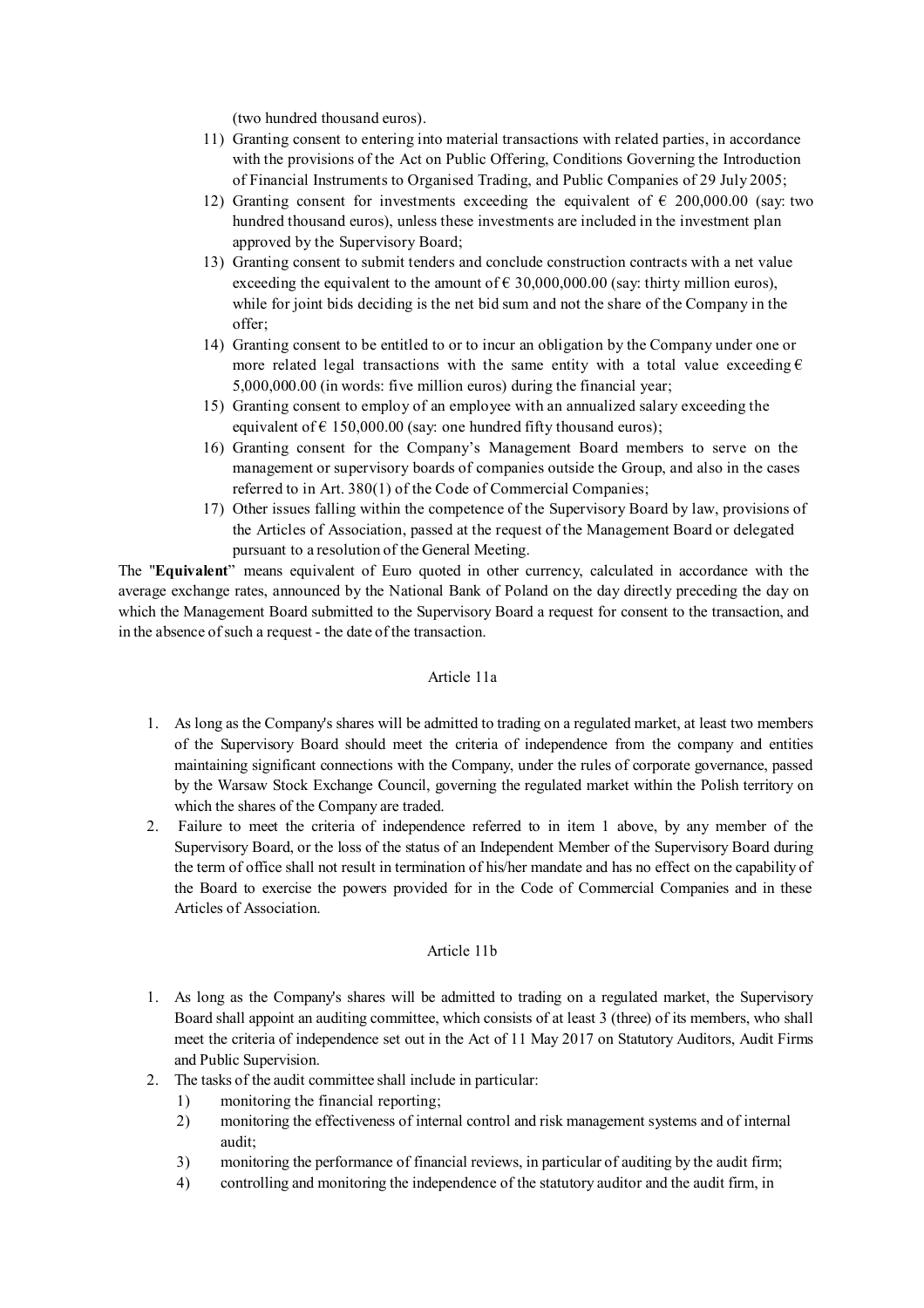particular where the audit firm provides to the Company services other than auditing;

- 5) providing to the Company's Supervisory Board information on results of the audit and
- 6) explaining how this audit contributed to the accuracy of financial reporting in the Company and on the role of the Audit Committee in the audit process;
- 7) assessing the independence of the statutory auditor and giving consent for rendering by him for the Company of authorized services other than auditing; developing a policy for selecting an audit firm to conduct the audit;
- 8) developing a policy for the performance of non-audit authorized services by the audit firm conducting the audit, by entities related to that audit firm and by a member firm of its network;
- 9) determining the procedure for selecting an audit firm by the Company;
- 10) submitting to the Supervisory Board a recommendation on appointment the audit firm in accordance with the policy developed by the Audit Committee;
- 11) submitting recommendations to ensure the accuracy of the financial reporting process in the Company.
- 3. The Supervisory Board may also appoint other committees, in particular the nomination and remuneration committee. Detailed tasks and principles for the appointment and operation of various committees, including the audit committee, will be established by the Supervisory Board.

### Article 12

- 1. Resolutions of the Supervisory Board shall be passed by an absolute majority of votes cast in the presence of at least half of the members of the Board, unless the Code of Commercial Companies or these Statues provides otherwise. In the case of an equal number of votes, the vote of the President shall be determining.
- 2. Meetings of the Supervisory Board shall be convened by the Chairman of the Board on his/her own initiative and at the request of a member of the Board or a member of the Supervisory Board within two weeks after submitting a proposal or, in situations requiring urgent decision, within three days after submitting a proposal. The proposal should provide the suggested details of agenda.
- 3. Meeting of the Supervisory Board can be conducted by using means of direct communication at a distance.
- 4. The Supervisory Board shall be convened at least three times a financial year.
- 5. Members of the Supervisory Board may take part in passing resolutions of the Board, giving their vote in writing through another member of the Supervisory Board. Vote in writing cannot relate to the issues introduced to the agenda during the meeting of the Supervisory Board.
- 6. Resolutions of the Supervisory Board may be made in writing or by using means of direct communication at a distance. The resolution shall be valid, if all members of the Board have been informed about the contents of the draft resolution and at least a half of the board members has participated in adoption of the resolution.
- 7. The Supervisory Board may pass resolutions in writing or by using means of direct communication at a distance also in matters for which the Statutes or the By-Laws of the Supervisory Board provide for a secret voting.
- 8. Members of the Supervisory Board are entitled to remuneration to be determined by a resolution of the General Meeting of Shareholders*.*

- 1. General Meetings shall be ordinary or extraordinary ones.
- 2. An Annual General Meeting convened by the Management Board should be held within six months after the end of each financial year.
- 3. An extraordinary General Meeting shall be convened by the Management Board of the Company on its own initiative or at written request of the Supervisory Board or at request of a shareholder or shareholders representing at least one-twentieth of the share capital.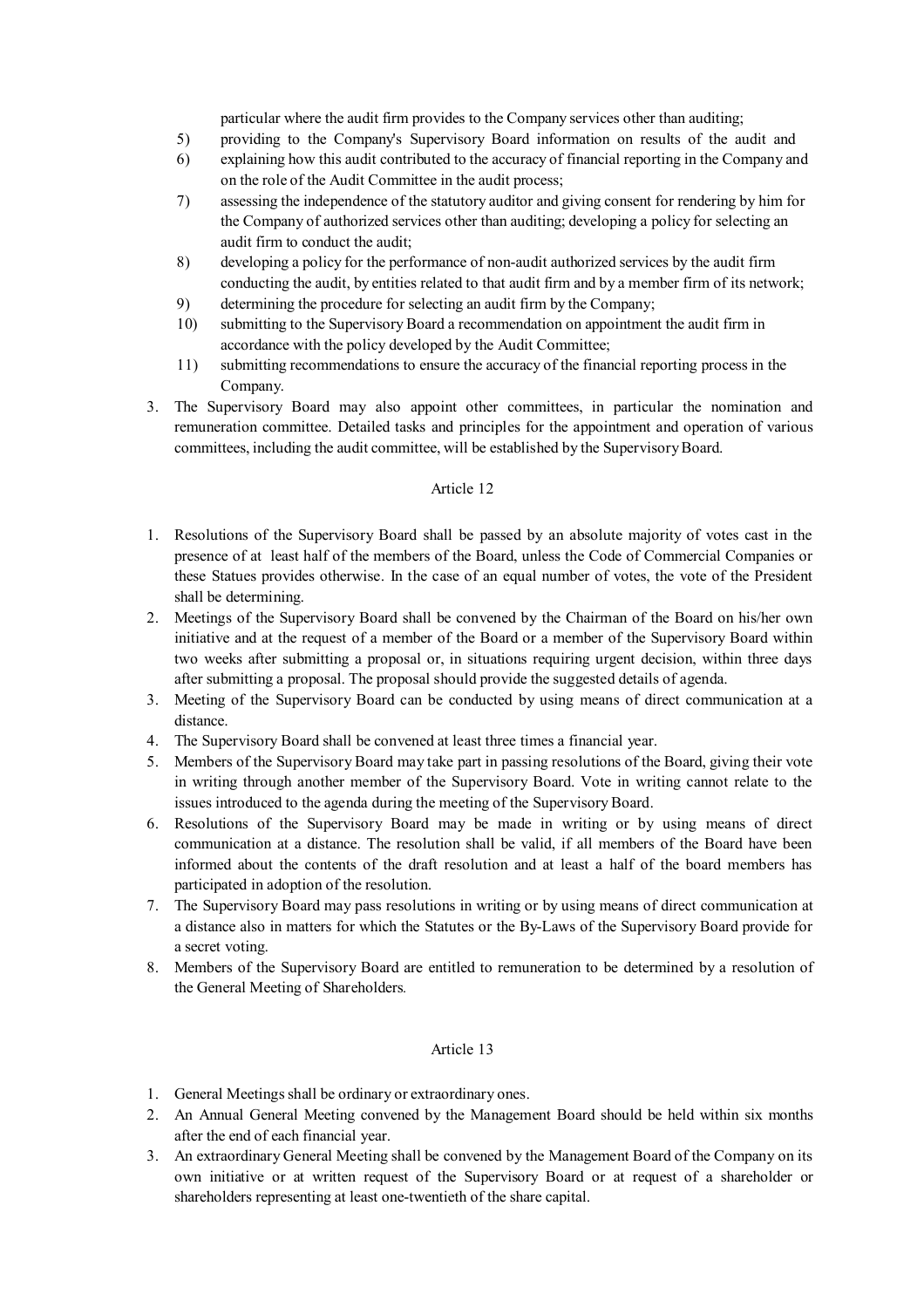- 4. Convening an extraordinary General Meeting at request of a shareholder or shareholders representing at least one-twentieth of the share capital should take place within two weeks from the date of submitting such request to the Management Board of the Company.
- 5. Shareholders representing at least half of the Company's share capital or at least half of the total number of votes in the Company may convene an extraordinary General Meeting by notifying the Management Board within a period of not less than 30 days prior to the scheduled date of convening the extraordinary General Meeting. The Management Board shall be obliged to announce the convening of the extraordinary General Meeting by a shareholder referred to above in the manner prescribed by the Commercial Companies Code and in accordance with the provisions of these Articles of Association.
- 6. Participation in the General Meeting may also take place by means of electronic communication if the convener of the meeting so decides. Detailed rules of participation in the General Meeting by means of electronic communication are set out in the Code of Commercial Companies and Partnerships and in the by-laws adopted by the Supervisory Board, pursuant to Article 4065 of the Code of Commercial Companies and Partnerships.

# Article 14

- 1. The General Meeting can adopt resolutions regardless of the number of present shareholders and represented shares, if provisions of the Code of Commercial Companies or these Articles of Association do not provide otherwise.
- 2. Resolutions of the General Meeting shall pass by an ordinary majority, unless provisions of the Code of Commercial Companies or Articles of Association provide otherwise.

# Article 15

- 1. Competences of the General Meeting shall include:
	- 1) Examination and approval of the Management Board's report on the activities of the Company and the financial report for the previous financial year;
	- 2) Adopting a resolution on distribution of profits or covering losses;
	- 3) giving discharge to members of the Management Board for execution of their duties;
	- 4) Adoption of the Rules of the Supervisory Board and stipulation of principles of remuneration of the Supervisory Board members;
	- 5) Increasing or reduction of share capital;
	- 6) Revision of the Articles of Association of the Company;
	- 7) The Company's merger with another commercial company;
	- 8) Dissolution and liquidation of the Company;
	- 9) Issue of convertible bonds, bonds with pre-emptive right or subscription warrants;
	- 10) Disposition or leasing the whole Company or its organized parts and establishment of limited material rights on it;
	- 11) Considering matters submitted by the Supervisory Board, the Management Board or shareholders of the company;
	- 12) Deciding on other matters that, in accordance with provisions of the Code of Commercial Companies or these Articles of Association, fall within the competences of the General Meeting.
- 2. A resolution of the General Meeting shall not be required to acquire or disposal of real property, perpetual usufruct or interests in real estate or in the right to perpetual usufruct.

## Article 16

The calendar year shall be the Company's financial year.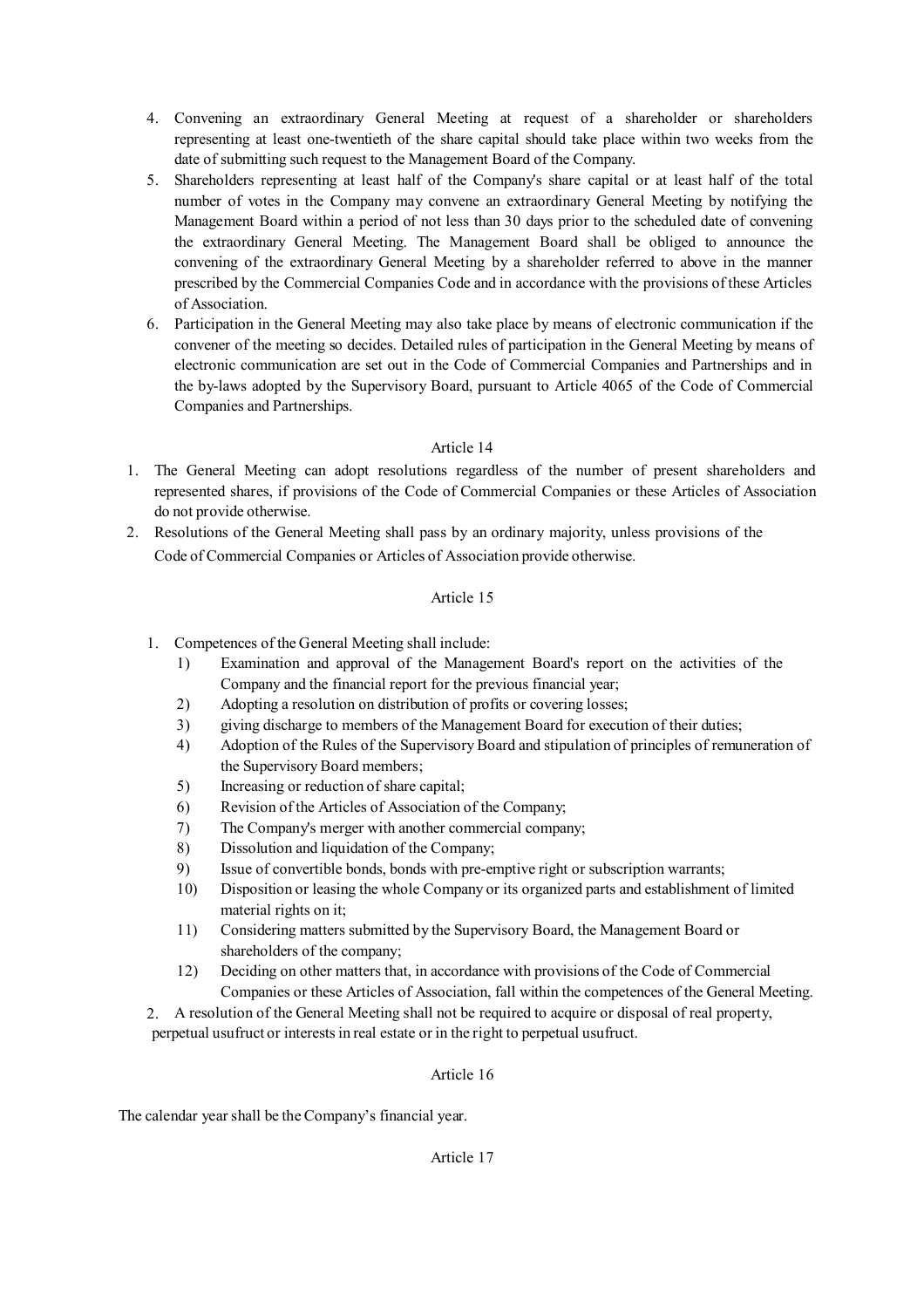- 1. As part of the equity capital the Company shall create:
	- 1) share capital,
	- 2) reserve capital
	- 3) supplementary capitals,
	- 4) other capitals provided by law.
- 2. Supplementary capitals can be established to cover various expenses or losses, pursuant to a resolution of the General Meeting or the provisions of law stipulating such a creation.

## Article 18

- 1. Company's profit can be used, in particular, for:
	- 1) write-offs for reserve capital,
	- 2) dividends for shareholders,
	- 3) write-offs to supply the reserves created in the Company,
	- 4) other targets set out by a resolution of the General Meeting.
- 2. The General Meeting shall determine a dividend day and the closing date for the dividend payment, unless the provisions of the Code of Commercial Companies and Partnerships provide otherwise.
- 3. The Supervisory Board shall elect an auditor to examine financial statements of the Company for the previous financial year.
- 4. Under the terms specified in Article 349 of the Commercial Companies Code, the Management Board is authorized to pay to shareholders, with the consent of the Supervisory Board, an interim dividend for the financial year ending, provided that the Company has sufficient funds.

## Article 19

Relevant law regulations, in particular provisions of the Code of Commercial Companies shall apply to matters not governed by the Articles of Association."

**II.** This resolution shall come into force as of the date of its adoption, subject to the necessity of registration by the competent registry court of the amendments to the Company's Statutes resulting from the Resolution No. [\_]/2022 of the Ordinary General Meeting of the Company dated 20 May 2022

## *REASONING:*

*The draft resolution concerns the adoption of the uniform text of the Company's Statutes. The need to adopt the resolution results from the fact that the agenda of this General Meeting includes a draft resolution regarding the introduction of amendments to the Company's Statutes resulting from the decrease in the share capital of the Company. Consequently, it is necessary to adopt the uniform text of the Company's Statutes, taking into account the adopted amendments.* 

# **RESOLUTION NO. [\_]/2022 OF THE ORDINARY GENERAL MEETING OF THE COMPANY ERBUD S.A. IN WARSAW DATED 20 MAY 2022**

**on authorization of the Company's Management Board to acquire the Company's own shares for the purpose of redemption and appointment of a proxy authorized to represent the Company in transactions of acquisition of the Company's own shares from shareholders being members of the Company Management Board at the same time.**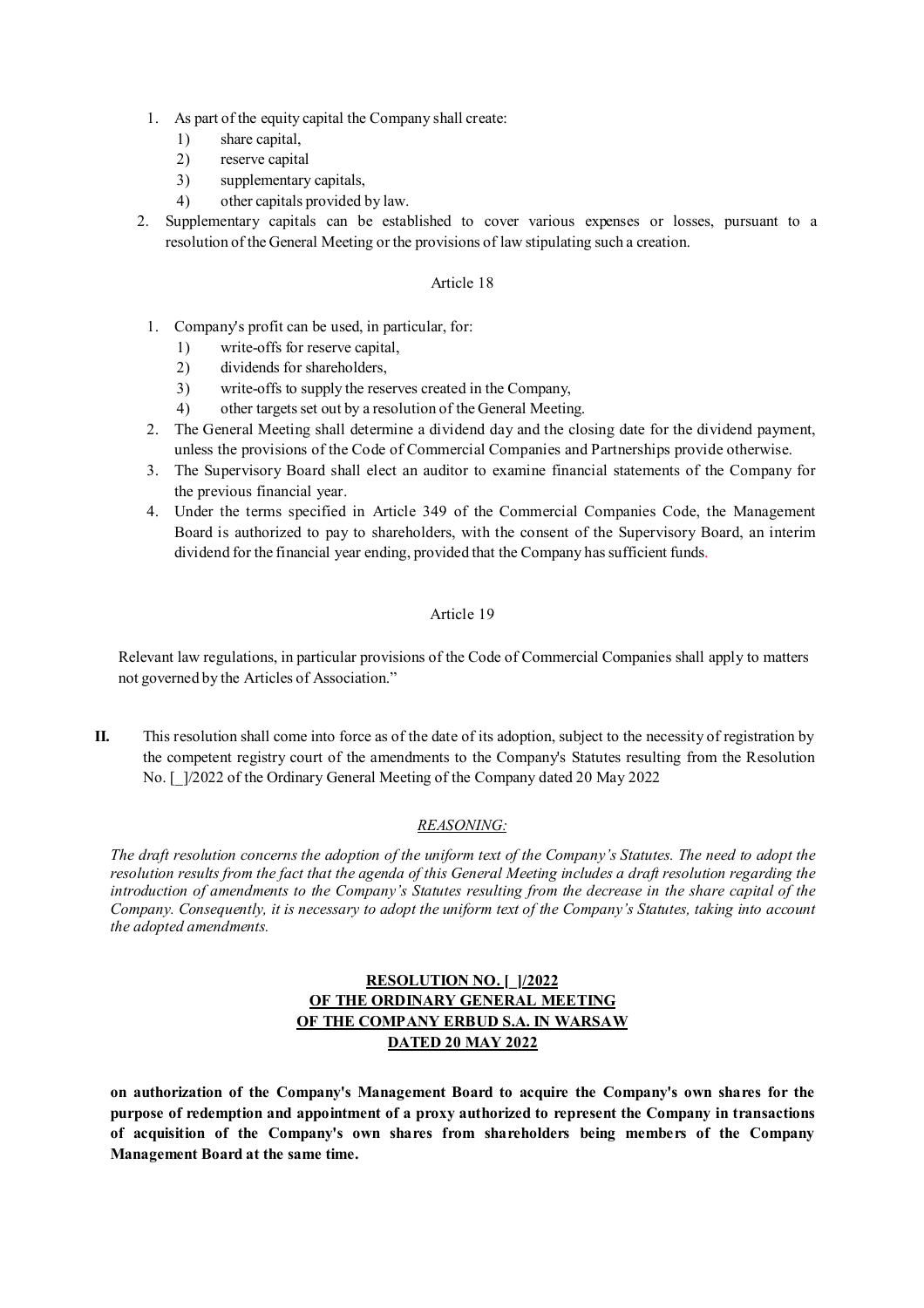- **I.** Acting pursuant to Art. 359,  $\S$  1 and  $\S$  2 in conjunction with Art. 362  $\S$  1, item 5) of the Code of Commercial Companies and Partnerships and pursuant to § 5 section 3 of the Statutes of ERBUD S.A. with its registered office in Warsaw (the "**Company**"), the Company's Ordinary General Meeting of Shareholders hereby authorizes the Company's Management Board to acquire own shares of the Company ("**Own Shares**"), under the following terms and conditions:
	- 1. The total amount that may be allocated by the Company for the acquisition of Own Shares, including the costs of their acquisition, shall not exceed PLN 20,000,000 (twenty million 00/00 Zloty) ("**Acquisition Budget**"). The acquisition of Own Shares shall be financed exclusively from the amount totalling PLN 77,736,302.25 (seventy-seven million seven hundred and thirty-six thousand three hundred and two 25/00 Zloty) accumulated in the Company's reserve capital established for this purpose from the net profit generated by the Company in the financial year 2021 pursuant to Resolution No. [ ] of the Company's Ordinary General Meeting of Shareholders, dated 20 May 2022, on the allocation of profit generated in the financial year 2021 and setting up a reserve capital earmarked for the acquisition of the Company's own shares with the aim of their redemption ("**Reserve Capital**"). The remaining amount accumulated in the Reserve Capital, which is not included in the Acquisition Budget, i.e. PLN 57,736,302.25 (fifty-seven million seven hundred and thirty-six thousand three hundred and two 25/00 Zloty), may be earmarked for financing future acquisitions of the Company's own shares under a separate authorization granted by the Company's General Meeting of Shareholders to the Management Board to acquire the Company's own shares with the aim of their redemption.
	- 2. The Company's Management Board shall be authorized to acquire Own Shares one or more times during the period from the date of adoption of this resolution until  $\lceil \cdot \rceil$ , but not longer than until the funds covered by the Acquisition Budget allocated for the acquisition of Own Shares have been exhausted.
	- 3. The Company may acquire Own Shares in a transaction or transactions concluded outside the organised system of trading in financial instruments, carried out via a public invitation or invitations to tender for the sale of Own Shares by all Company shareholders.
	- 4. The number of Own Shares to be acquired by the Company and the content of the invitation to tender for the sale of Own Shares shall be determined by the Company's Management Board and published in a current report of the Company.
	- 5. The acquisition price of a single Own Share shall be PLN 120.00 (in words: one hundred twenty and 00/00 Polish zlotys). Moreover, the repurchase of Own Shares will be carried out subject to the following terms and conditions:
		- 1) the acquisition price of Own Shares will be the same for all shareholders,
		- 2) the Company's Management Board will carry out the repurchase of Own Shares while ensuring equal access of shareholders to exercise their right to sell Own Shares,
		- 3) if the number of Own Shares offered by shareholders for the acquisition by the Company in response to the Company's invitation is higher than the total number of Own Shares specified by the Company in the published invitation to tender, the Company's Management Board shall reduce the shareholders' bids proportionally by rounding down the fractional number of Own Shares to the nearest integer so that the total number of Own Shares equals to the maximum number specified by the Company in the published invitation to tender while following the principle of treatment on equal footing of all shareholders, subject to item 4) below,
		- 4) the remaining Own Shares after application of the round-down, referred to in item 3) above (i.e. the number of Own Shares, which is the difference between the number of Own Shares stated by the Company in the published invitation to tender and the total number of Own Shares covered by the reduced and rounded down tender offers) shall be allocated to the tender offers submitted by shareholders, a single Own Share at a time, starting from the largest tender offer and ending with the smallest tender offer, until the total number of allocated Own Shares is equal to the number specified in the published invitation to tender.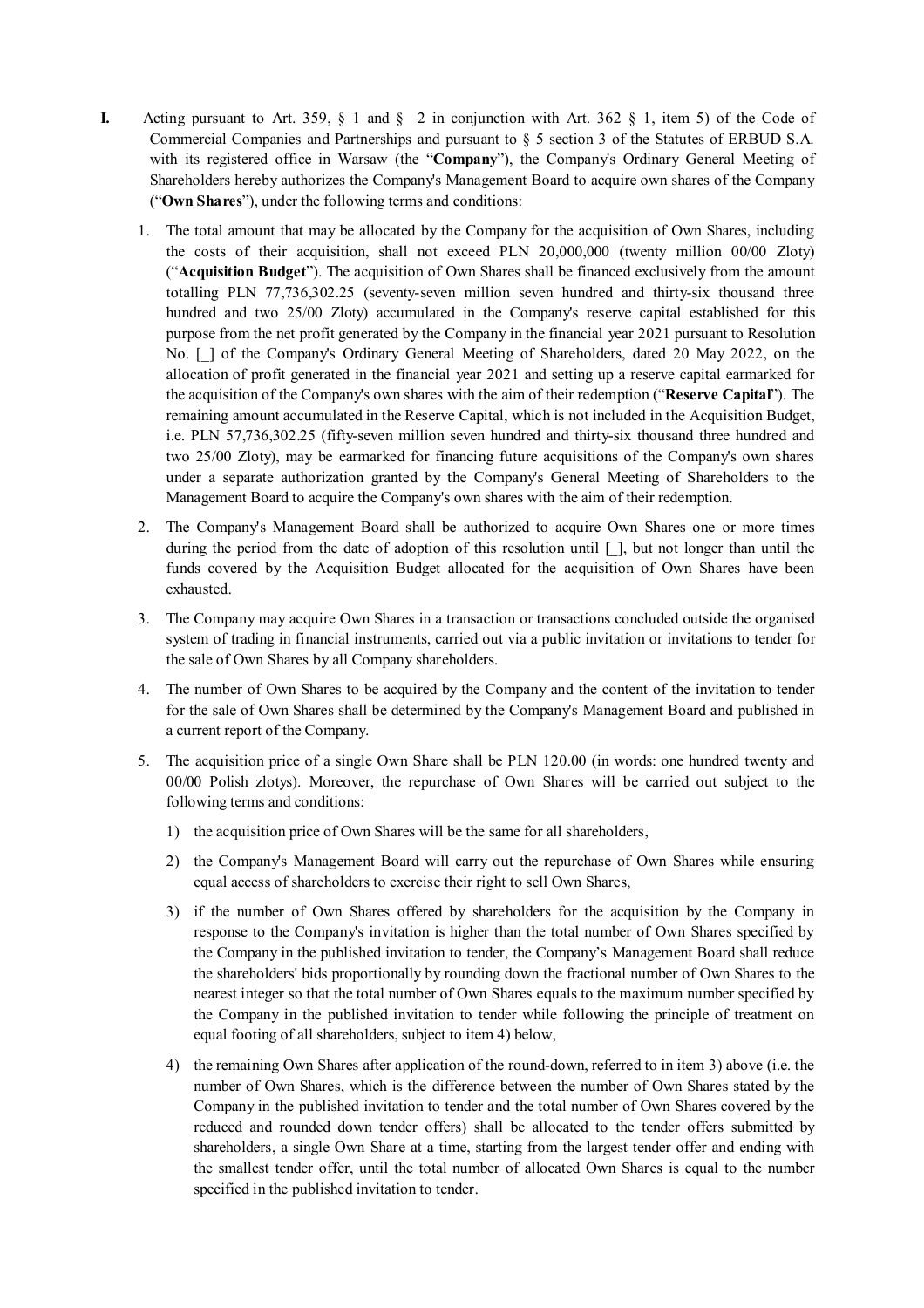- 6. The Own Shares shall be acquired from the shareholders against the consideration paid by the Company solely from the amount accumulated under the Acquisition Budget (financed with the funds accumulated under the Reserve Capital), which, pursuant to Art. 348, § 1 of the Code of Commercial Companies and Partnerships, may be allocated for distribution to the shareholders.
- 7. Only fully covered Own Shares shall be acquired.
- 8. Own Shares shall be acquired through an investment company selected by the Company's Management Board.
- 9. The purpose of acquisition of Own Shares is their redemption and related reduction of the Company's share capital, pursuant to Art. 359 of the Code of Commercial Companies and Partnerships.
- 10. The Company's Ordinary General Meeting of Shareholders authorizes the Company's Management Board to take all legal or factual actions necessary for or related to the acquisition of Own Shares, in accordance with the content of this resolution, in particular to:
	- 1) determine the number of acquired Own Shares pursuant to this resolution,
	- 2) before the start of Own Shares acquisition process, to determine the conditions, deadlines and principles of conducting a public invitation or tender for Own Shares by all Company's shareholders including in particular: (i) conditions and deadlines for submission of bids for sale of Own Shares by shareholders, (ii) contents of bids for sale of Own Shares and announcement of specimens of such bids, (iii) principles and conditions for acceptance of bids for the sale of Own Shares and settlement of transactions for the acquisition of Own Shares
	- 3) enter into agreements with entities selected by the Company's Management Board (including in particular an investment firm) on entrusting such entities with performance of all necessary actions within the scope of the buyback of Own Shares and on granting such entities the necessary powers of attorney and authorizations,
	- 4) submit all clearing instructions and perform other legal or factual acts necessary for the settlement of the Own Shares acquisition transaction,
	- 5) take the following decisions, according to the discretion of the Company's Management Board, to the best of the Company's interest: (i) to terminate the acquisition of Own Shares at any time, (ii) to abandon the acquisition of Own Shares in whole or in part, (iii) to withdraw from the implementation of this resolution at any time,
	- 6) during the effective period of authorization to acquire Own Shares referred to in item 2 above, according to the Company's Management Board's discretion, acting in the Company's best interest, to take a decision to continue the acquisition of Own Shares under terms provided for herein, in the event the Company's Management Board makes prior use of the authorizations referred to in item 5) above
	- **II.** Acting pursuant to Art. 379 § 1 of the Code of Commercial Companies and Partnerships and Art. 108 of the Civil Code in conjunction with Art. 2 of the Code of Commercial Companies and Partnerships, in connection with possible cases in which acquisition of Own Shares by the Company would require or result in entering into an agreement between the Company and a Company's Management Board member, the Company's Ordinary General Meeting of Shareholders appoints **Ms Agnieszka Głowacka** as a proxy authorized to perform on behalf of the Company all legal or factual transactions leading to or connected with the acquisition of Own Shares by the Company from any Company's Management Board member including from Ms Agnieszka Głowacka, in particular to conclude an agreement for sales of Own Shares on behalf of the Company with any Company's Management Board member including through legal or factual actions leading to acceptance of an offer for sales of Own Shares submitted by any Company's Management Board member including Ms Agnieszka Głowacka. Ms Agnieszka Głowacka may be the other party to the legal transaction which she